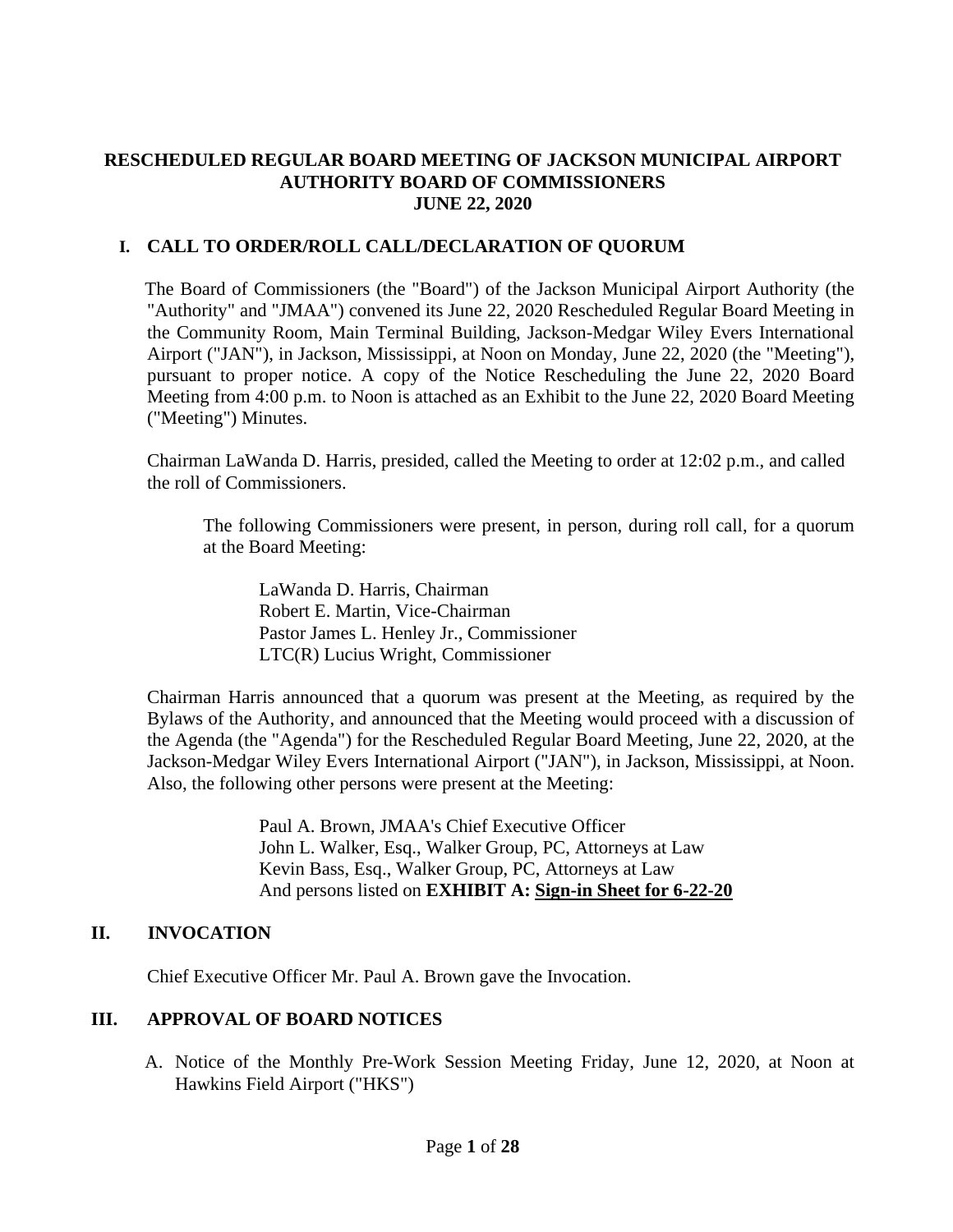B. Notice Rescheduling the Monthly Board of Commissioners Meeting scheduled for Monday, June 22, 2020, at 4:00 p.m. at Jackson-Medgar Wiley Evers International Airport rescheduled to Noon (12:00 p.m.)

### **RESOLUTION CY-2020-103**

### **APPROVAL OF THE: (I) NOTICE OF THE JUNE 12, 2020 PRE-WORK SESSION MEETING; AND (II) NOTICE RESCHEDULING THE JUNE 22, 2020 REGULAR BOARD MEETING FROM 4:00 p.m. TO NOON (12:00 p.m.)**

After discussion and review, and upon the motion made by Vice-Chairman Martin, seconded by Commissioner LTC(R) Wright, and approved by a majority vote 3-0-1, the following Resolution was made and entered.

**RESOLVED**, that the Board hereby approves the: (i) Notice of the June 12, 2020 Pre-Work Session Meeting; and (ii) Notice Rescheduling the June 22, 2020 Regular Board Meeting from 4:00 p.m. to Noon.

Yeas: Harris, Martin, Wright Nays: None Abstentions: Henley

June 22, 2020

## **IV. APPROVAL AND EXECUTION OF MINUTES**

- A. Special Board Meeting Wednesday, May 13, 2020, at Noon, at Jackson-Medgar Wiley Evers International Airport.
- B. Regular Scheduled Monthly Work Session of Commissioners Meeting, Thursday, May 21, 2020, at 8:30 a.m. at Jackson-Medgar Wiley Evers International Airport.
- C. Board of Commissioners Rescheduled Regular Board Meeting, Tuesday, May 26, 2020, at Noon, at Jackson-Medgar Wiley Evers International Airport.
- D. Special Board Meeting Friday, June 5, 2020, at 10:00 a.m., at Hawkins Field Airport.

### **RESOLUTION CY-2020-104**

### **APPROVAL OF THE MINUTES OF THE: (I) MAY 13, 2020 SPECIAL MEETING; (II) MAY 21, 2020 REGULAR WORK SESSION; (III) MAY 26, 2020 RESCHEDULED REGULAR BOARD MEETING; AND (IV) JUNE 5, 2020 SPECIAL MEETING**

After discussion and review, and upon the motion made by Vice-Chairman Martin, seconded by Commissioner Pastor Henley, the Minutes of the: (i) May 13, 2020 Special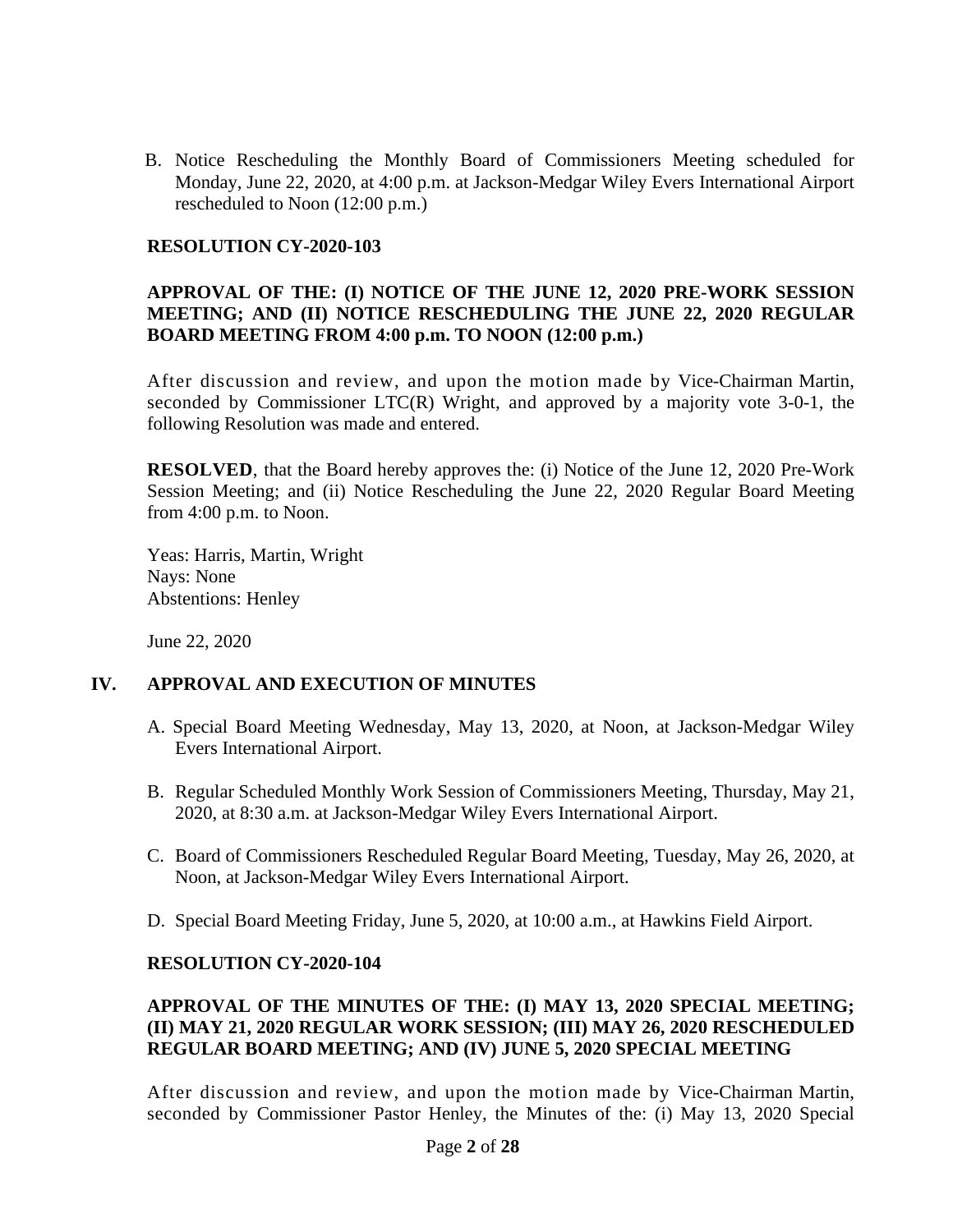Meeting; (ii) May 21, 2020 Regular Work Session; (iii) May 26, 2020 Rescheduled Regular Board Meeting; and (iv) June 5, 2020 Special Meeting were approved by a unanimous vote of the Commissioners, and the following Resolution was made and entered.

**RESOLVED**, that the Board hereby approves the Minutes of the: (i) May 13, 2020 Special Meeting; (ii) May 21, 2020 Regular Work Session; (iii) May 26, 2020 Rescheduled Regular Board Meeting; and (iv) June 5, 2020 Special Meeting as presented, and directs that said Minutes be filed in the appropriate Minute Book and Records of the Authority.

Yeas: Harris, Henley, Martin, Wright Nays: None Abstentions: None

June 22, 2020

## **V. PUBLIC COMMENTS**

None.

### **VI. REPORTS**

### **A. Report from the Chairman**

Chairman Harris stated that change is constant and inevitable. Therefore, JMAA should embrace change as it is good for the organization.

Chairman Harris then invited Mr. Paul Brown, CEO, to provide his Report.

### **B. Chief Executive Officer**

# **1***.* **Airport Project Manager Summary, Period Ending May 31, 2020 …………………………………………………………………………..Page 1 1**

Mr. Paul A. Brown, CEO, directed the Board's attention to the Airport Project Manager Summary ("APMS"), found at pages 1-14 in the June 22, 2020 Rescheduled Regular Board Meeting Packet, and distributed to the Board before the June 22, 2020 Rescheduled Regular Board Meeting. Mr. Brown listed the projects in the Airport Project Manager Summary as to both JAN and Hawkins Field Airport ("HKS"). Also, the AFMS was provided during the Work Session. Mr. Brown announced that there were no changes to the APMS since the June 18, 2020 Work Session. There were no questions from the Board.

 $1$  The page numbers herein are the page numbers contained in the Meeting Packet which is attached as an Exhibit to the June 22, 2020 Rescheduled Regular Board Meeting ("Meeting") Minutes.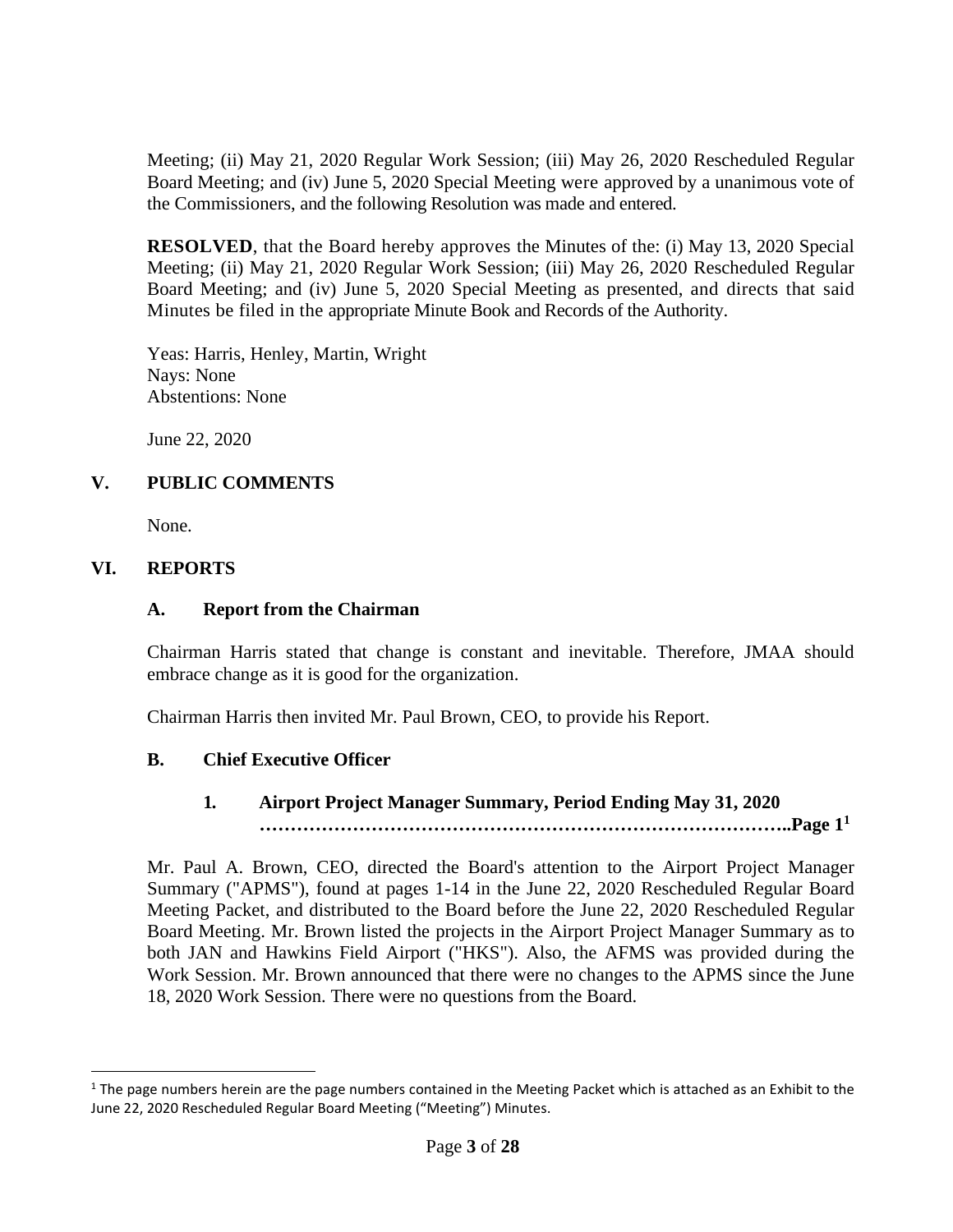## **2***.* **Airport Activity Statistics Report, Period Ending May 31, 2020 ………………………………………………………………………......Page 15**

Mr. Brown directed the Board's attention to the Airport Activity Statistics Report ("AASR"), found on pages 15-33 in the June 22, 2020 Rescheduled Regular Board Meeting Packet, and distributed to the Board before the June 22, 2020 Rescheduled Regular Board Meeting. Mr. Brown announced the passenger statistics report as to passengers and operations at both JAN and Hawkins Field Airport ("HKS"), which was also provided during the Work Session. He explained that the COVID-19 pandemic continues to affect the traffic at JAN negatively. He also explained that the traffic at HKS has increased by about three percent (3%). Next, Mr. Brown announced that there were no changes to the statistics report since the June 18, 2020 Work Session. Then the following discussion occurred.

Commissioner LTC(R) Wright referenced the font used in the statistics report and requested that Staff use a larger font size. In response, Mr. Brown stated that Staff would use a larger font.

## *3. Disadvantaged Business Enterprise Report*

Next, Mr. Brown gave the following statistics as to contracts with Minority/Women/Disadvantaged Business Enterprises ("M/W/DBEs") and City of Jackson based businesses during May 2020:

- Direct and Indirect Payments to M/W/DBEs Firms: 23% of the Total Amount of Eligible Payments; and
- Payments to City of Jackson, MS-based firms: 57% of the Total Amount of Eligible Payments.

Chairman Harris recognized Safiya Omari, Ph.D., Chief of Staff for Mayor Chokwe Antar Lumumba, and thanked her for attending the Meeting via video conference.

## *4. Expert Professional Solutions-Project Status Report*

Mr. Brown then recognized Mr. Michael Secor, Vice-President of Technical Services for eXpert Professional Solutions ("XPS"), via video conference, to present to the Board.

Mr. Secor presented from the PowerPoint Presentation entitled "JMAA Project Status, June 19, 2020." The presentation included the following topics: (i) Accounts Payable; (ii) Payroll; and (iii) Enterprise Asset Management. The PowerPoint Presentation is attached as an exhibit to the June 22, 2020 Rescheduled Regular Board Meeting Minutes.

Mr. Brown explained to the Board that the Project would address JMAA's deficiencies with particular internet and cell phone service carriers. He stated that JMAA is working to assess the issues and identify which frequencies, etc. are problematic. He added the JMAA would be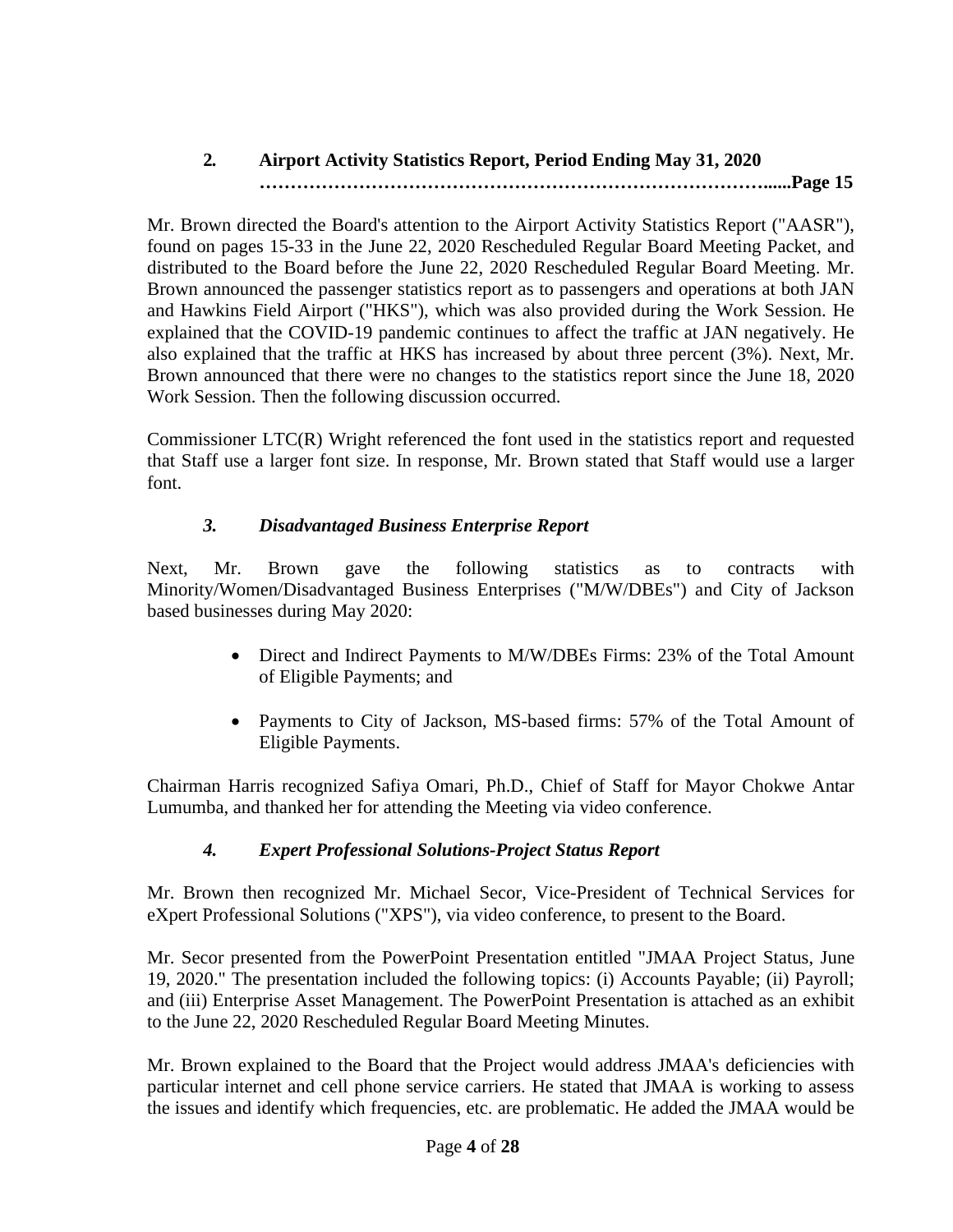able to address the deficiencies once the problems are identified.

Commissioner Pastor Henley asked if Staff considered identifying additional resources for JMAA's in-house IT Department as the Staff Members in the IT Department seem to be performing their regular duties in addition to being pulled to provide support in other areas of JMAA. Mr. Brown, CEO, informed the Board that Staff is considering additional Staff Members for JMAA's IT Department.

Commissioner LTC(R) Wright asked if the interns scheduled to work for JMAA during 2020 would be able to assist the IT Department.

In response, Dr. Nycole Campbell-Lewis, Director of External Affairs, approached the podium. She provided the Board with some of the specifics regarding JMAA's Summer Internship Programs, including when the interns are scheduled to report.

# *5. Epic Resources, LLC -Project Status Report*

Next, Mr. Brown recognized Ms. Shellie Michael, President of Epic Resources, LLC, to present to the Board.

Ms. Michael presented an Executive Summary of the work performed by Epic Resources up until June 22, 2020. Ms. Michael distributed the Executive Summary to the Board and addressed the items included in said Executive Summary. The Executive Summary is attached as an exhibit to the June 22, 2020 Rescheduled Regular Board Meeting Minutes. The Board had no questions.

# **C. Attorney**

Attorney Walker first addressed the following inquiries made by the Board during the June 18, 2020 Work Session:

- 1. Whether or not there is language in JMAA's lease agreements that restricts the lessee's use of the leased space, Attorney Walker distributed to the Board pages from a recent JMAA lease agreement. He directed the Board to the language in the lease agreement that restricts lessees, without JMAA's permission, from any use of the leased space other than the purpose specified in the lease.
- 2. Regarding the status of the Medgar Evers fire station in Jackson, MS, Attorney Walker informed the Board that he spoke with Chief Willie Owens. Accordingly, he informed him that JMAA completed all the tasks required to complete the job. Also, Chief Owens told Attorney Walker that the bidding process is ongoing, and the bids will be advertised soon for the construction of the Project. Attorney Walker reported the Board that Chief Owens stated that he would provide updates regarding the bidding process status.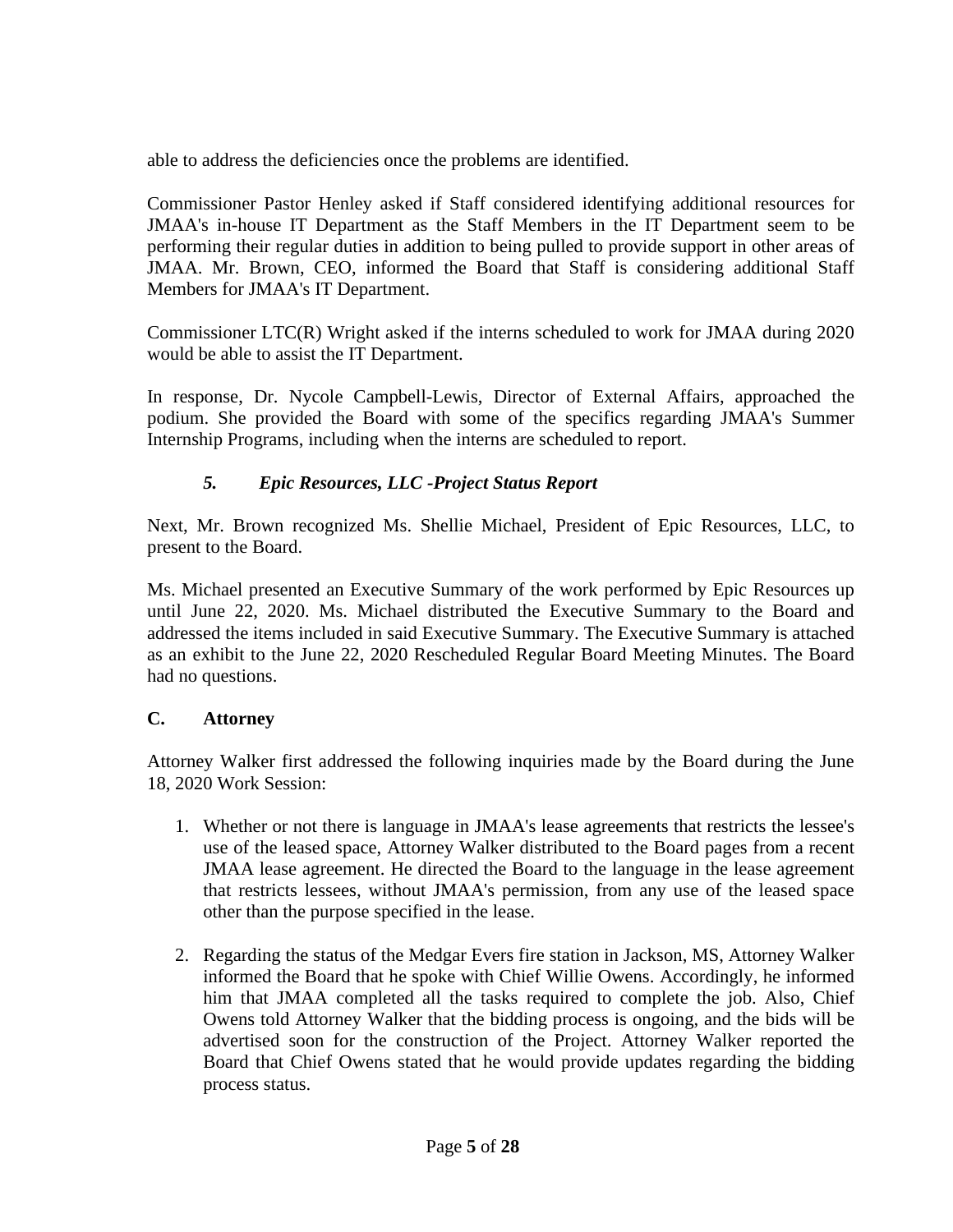Next, Attorney Walker announced that there are several matters that he believes the Board should consider during an Executive Session. Therefore, he recommended that the Board enter into Closed Session to discuss the matters at an appropriate time.

## **VII. ACTION ITEMS**

### **A. Financial Matters**

- **1. Financial Reports for May 2020:**
	- *a. Balance Sheet: Accept…………………………………….........Page 34*

Mr. Brown directed the Board's attention to the Balance Sheet for May 2020, which was included in the Rescheduled Regular Board Meeting Packet. Mr. Brown requested that the Board adopt a Resolution accepting the Balance Sheet for May 2020.

### **RESOLUTION CY-2020-105**

## **RESOLUTION ACCEPTING/APPROVING THE MAY 2020 BALANCE SHEET**

Upon motion by Commissioner LTC(R) Wright, seconded by Vice-Chairman Martin, the following **RESOLUTION** was made and approved by a majority vote 3-1-0.

**WHEREAS,** the Board of Commissioners (the "Board") of the Jackson Municipal Airport Authority (the "Authority") reviewed and considered the Authority's Balance Sheet for the month and period ending May 31, 2020, which is included in the Rescheduled Regular Board Meeting Packet at pages 34-35, and was distributed to the Board before the June 22, 2020 Rescheduled Regular Board Meeting.

**IT IS, THEREFORE, RESOLVED** that the Board hereby accepts and approves the Balance Sheet for May 2020.

Yeas: Harris, Martin, Wright Nays: Henley Abstentions: None

June 22, 2020

### *b. Income Statement: Accept……………………………………..Page 36*

Next, Mr. Brown directed the Board's attention to the Income Statement for May 2020, which was included in the Rescheduled Regular Board Meeting Packet. Mr. Brown requested that the Board adopt a Resolution accepting the Income Statement for May 2020.

### **RESOLUTION CY-2020-106**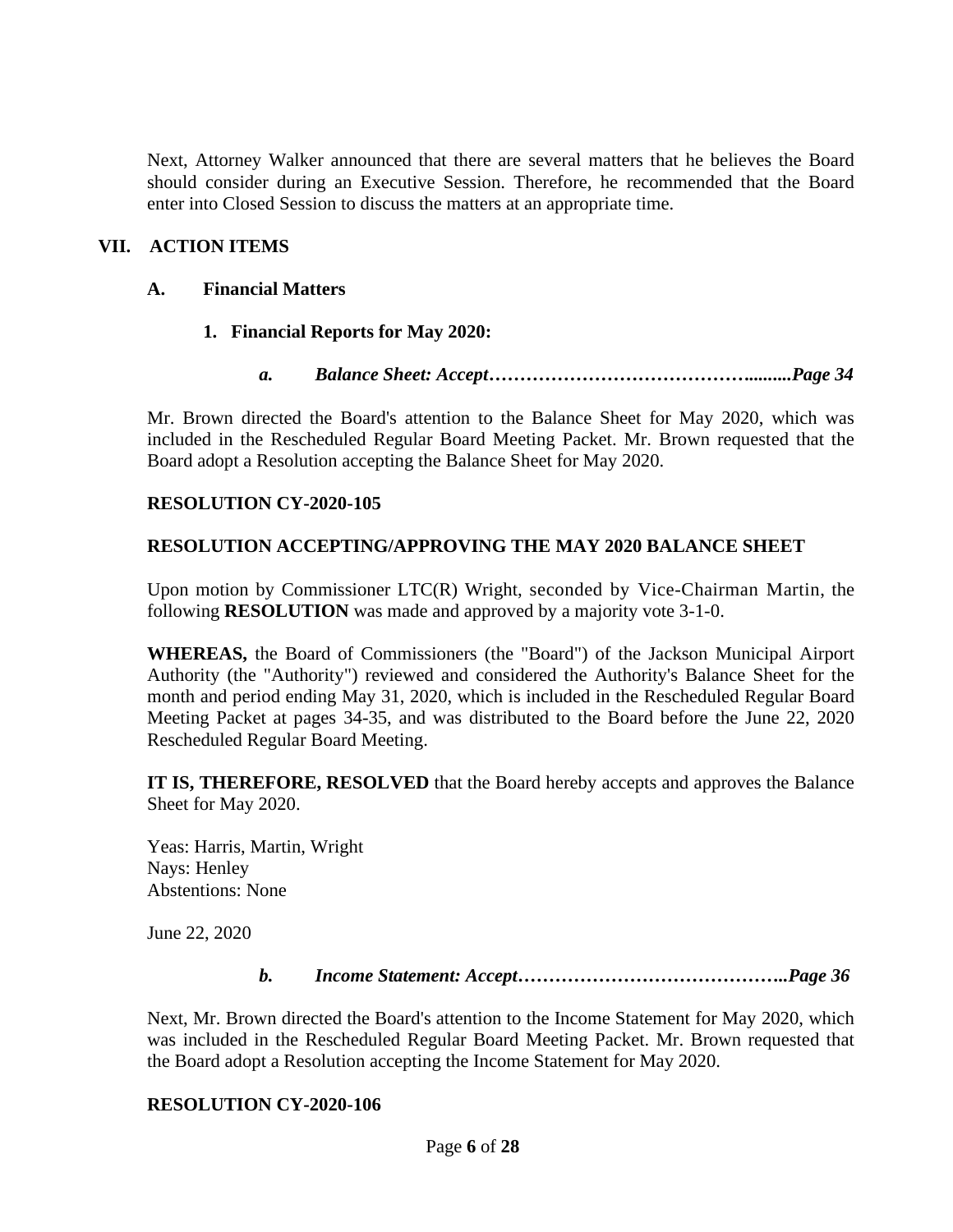## **RESOLUTION ACCEPTING/APPROVING THE MAY 2020 INCOME STATEMENT**

Upon motion by Vice-Chairman Martin, seconded by Commissioner LTC(R) Wright, the following **RESOLUTION** was made and approved by a majority vote 3-1-0.

**WHEREAS,** the Board of Commissioners (the "Board") of the Jackson Municipal Airport Authority (the "Authority") reviewed and considered the Authority's Income Statement for the month and period ending May 31, 2020, which is included in the Rescheduled Regular Board Meeting Packet at pages 36-38, and was distributed to the Board before the June 22, 2020 Rescheduled Regular Board Meeting.

**IT IS, THEREFORE, RESOLVED** that the Board hereby accepts and approves the Income Statement for May 2020.

Yeas: Harris, Martin, Wright Nays: Henley Abstentions: None

June 22, 2020

## *c. Claims Docket for May 2020: Approve………………………..Page 39*

Then, Mr. Brown directed the Board's attention to the Claims Docket for May 2020, which was included in the Rescheduled Regular Board Meeting Packet. Mr. Brown requested that the Board adopt a Resolution accepting the Claims Docket for May 2020.

Vice-Chairman Martin moved that the JMAA Board approve the March 2020 Claims Docket and Commissioner LTC(R) Wright seconded the motion.

The Board then asked the following questions and held the following discussion:

In response Commissioner LTC(R) Wright's question, Chairman Harris informed the Board that the document received by the Commissioners regarding the Claims Docket provides information about the claims.

Commissioner Pastor Henley stated that some claims were added to the current Claims Docket since the Work Session. He asked the reason why the claims were belatedly added. Further, he requested an explanation of the added claims.

In response, Mr. Brown referenced Claim No. 98038, Airways Consulting, LLC ("Airways") and explained that it was added to the Claims Docket because the Consultant needed to expand upon its invoice details. Afterward, Airways completed the additional requirements, and its claim was added to the current Claims Docket.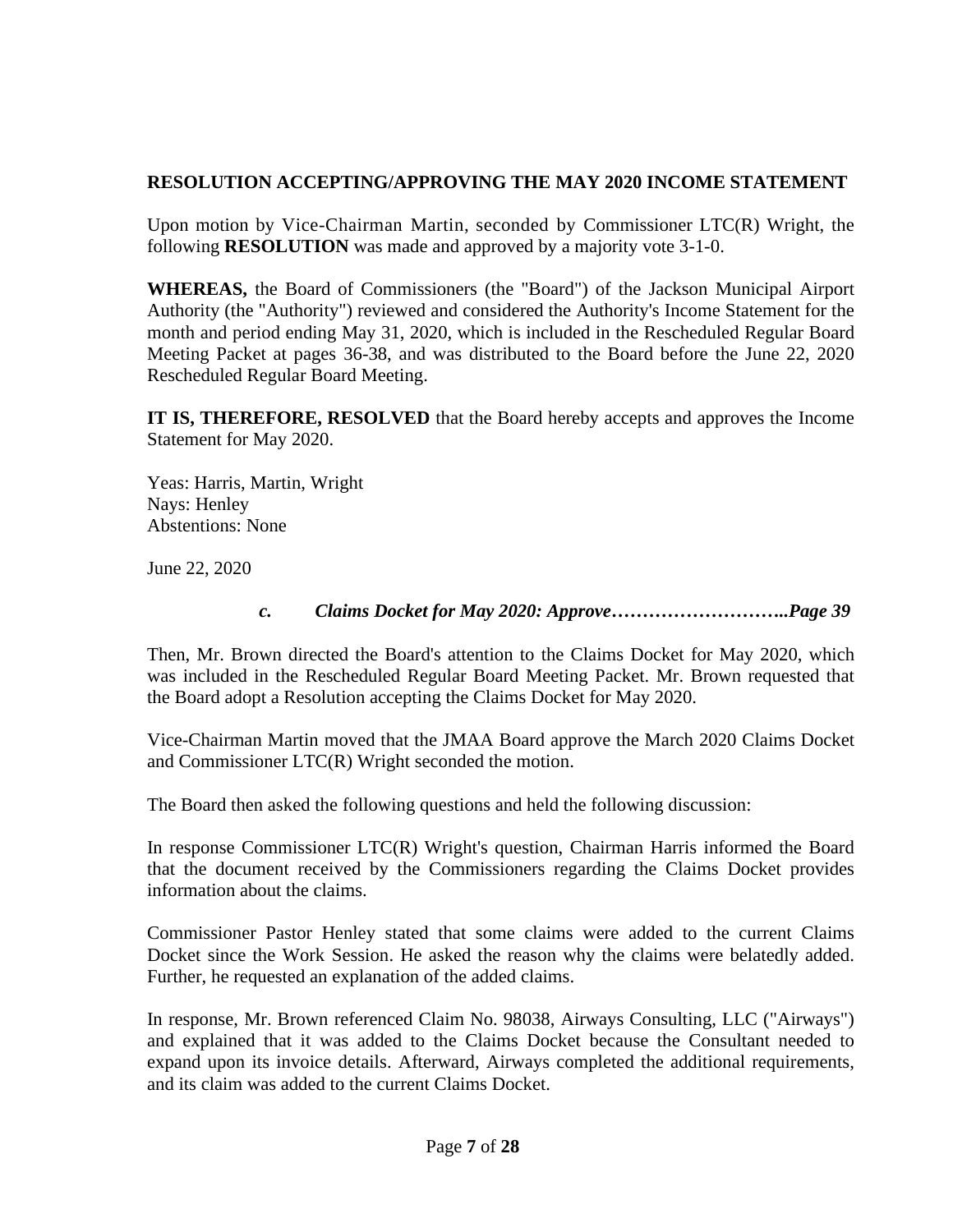Chairman Harris requested that a member of the Finance Department approach the podium to respond to Commissioner Pastor Henley's question.

Continuing, Commissioner Pastor Henley asked for an explanation as to the two (2) bills from SP Plus, consisting of Claim No. 98031 and Claim No. 98046.

During the discussion, Chairman Harris requested that the motion regarding the Claims Docket be tabled.

Vice-Chairman Martin then moved to table the motion to approve the Claims Docket. The motion to table was seconded by Commissioner LTC(R) Wright and approved by a unanimous vote.

Next, Mr. Brown invited Ms. Kathy Hughes to the podium to address the Board. At the podium, Ms. Hughes explained each claim that was added to the current Claims Docket after the June 18, 2020 Work Session as follows:

Entergy and Atmos Energy utility bills: She explained that the bills are not received until the eighteenth  $(18<sup>th</sup>)$  through the twentieth  $(20<sup>th</sup>)$  of each month. Therefore, they were not processed before the June 18, 2020 Work Session. Further, the Finance Department instructed Ms. Edinburgh to add claims related to utility bills received after the Work Session to the Claims Docket.

Next, she explained that the invoices from Airways were presented to the Finance Department in time to meet the June 15, 2020 deadline. However, there was some missing documentation, and they were not included on the Claims Docket for the June 18, 2020 Work Session. She explained that the documentation was subsequently submitted, and Staff added it to the Packet Claims Docket for the June 22, 2020 Board Meeting.

Chairman Harris stated that the Board previously decided to pay utility bills within the month received by JMAA.

### **B. Construction Projects**

*1. Centralized Security Checkpoint, JAN: Authorization To Publish a Request for Qualifications ("RFQ") for Architectural and Engineering Services Related to: (i) Providing an Assessment of the Transportation Security Administration ("TSA") Checkpoint Layout Currently Located in the East and West Concourses; (ii) Preparing New Configuration Construction Designs; and (iii) Providing Construction Administration and Oversight for the Proposed Modifications..............……………………..…………....Page 42*

### **RESOLUTION CY-2020-107**

### **RESOLUTION AUTHORIZING JACKSON MUNICIPAL AIRPORT AUTHORITY'S**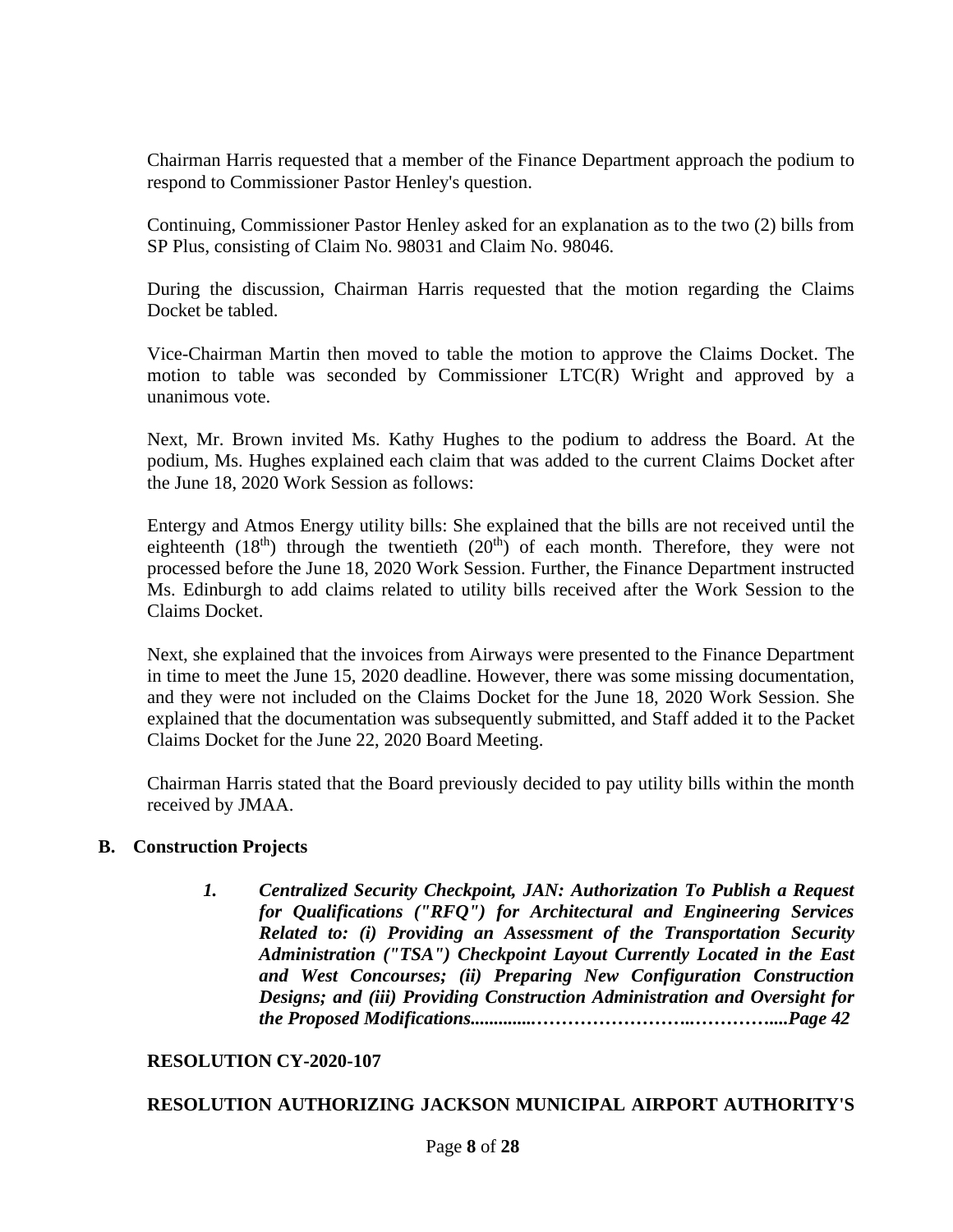**STAFF TO PUBLISH A REQUEST FOR QUALIFICATIONS ("RFQ") FOR ARCHITECTURAL AND ENGINEERING SERVICES RELATED TO: (I) PROVIDING AN ASSESSMENT OF THE TSA CHECKPOINT LAYOUT CURRENTLY LOCATED IN THE EAST AND WEST CONCOURSES; (II) PREPARING NEW CONFIGURATION CONSTRUCTION DESIGNS; AND (III) PROVIDING CONSTRUCTION ADMINISTRATION AND OVERSIGHT FOR THE PROPOSED MODIFICATIONS**

Upon motion by Commissioner Pastor Henley, seconded by Vice-Chairman Martin, the following **RESOLUTION** was made and approved by a unanimous vote.

**WHEREAS**, the Board has considered the request of Jackson Municipal Airport Authority's ("JMAA") Staff for authority to publish a Request for Qualifications ("RFQ") for architectural and engineering services related to: (i) providing an assessment of the Transportation Security Administration ("TSA") checkpoint layouts currently located in the East and West Concourses of the Jackson-Medgar Wiley Ever International Airport ("JAN"); (ii) preparing new configuration construction designs; and (iii) providing construction administration and oversight for the proposed modifications ("Services"); and

**WHEREAS**, the Board finds that such request, which is explained in the Memorandum dated June 22, 2020, found at pages 42-44 of the Meeting Packet, ought to be granted.

**IT IS, THEREFORE, RESOLVED** that JMAA's Staff is authorized to publish a Request for Qualifications ("RFQ") for architectural and engineering services related to: (i) providing an assessment of the Transportation Security Administration ("TSA") checkpoint layouts currently located in the East and West Concourses of the Jackson-Medgar Wiley Ever International Airport ("JAN"); (ii) preparing new configuration construction designs; and (iii) providing construction administration and oversight for the proposed modifications ("Services"); and

**IT IS, THEREFORE, FURTHER RESOLVED** that such request is fully explained in the Memorandum dated June 22, 2020, found on pages 42-44 of the Meeting Packet.

Yeas: Harris, Henley, Martin, Wright Nays: None Abstentions: None

June 22, 2020

### **C. Procurements**

None.

#### **D. Service Agreements**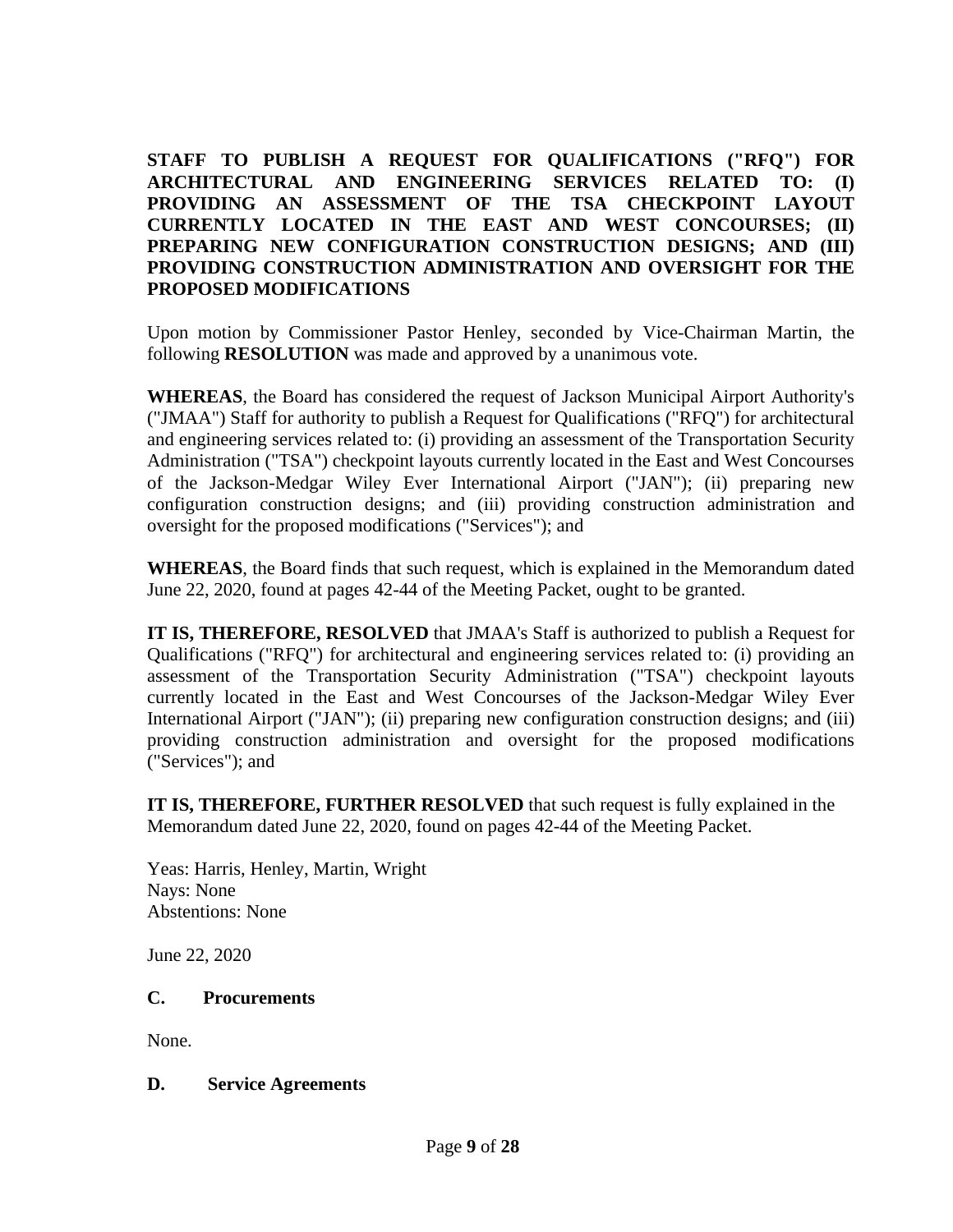*1. East Perimeter Fence Tree and Brush Removal, HKS: (i) Authorization to Reject the Bids Received; (ii) Authorization to Re-Advertise the Request for Bids ("RFB"); and (iii) Approval of the Amended Budget Amounts ("RFB") for Services………………………..……………………………………Page 45*

In response to Commissioner LTC(R) Wright's inquiry, Mr. Brown informed the Board that Staff would re-advertise the Request for Bids during July, review the bids and come back before the Board during August. He added that the Project would be completed by December 2020.

### **RESOLUTION CY-2020-108**

**RESOLUTION: (I) AUTHORIZING JACKSON MUNICIPAL AIRPORT AUTHORITY'S ("JMAA") STAFF TO REJECT THE BIDS RECEIVED; (II) AUTHORIZING JMAA'S STAFF TO RE-ADVERTISE THE REQUEST FOR BIDS ("RFB"); AND (III) APPROVING THE AMENDED BUDGET AMOUNT NOT-TO-EXCEED \$195,000.00**

Upon motion by Commissioner Pastor Henley, seconded by Vice-Chairman Martin, the following **RESOLUTION** was made and approved by a unanimous vote.

**WHEREAS**, the Board has considered the request of Jackson Municipal Airport Authority's ("JMAA") Staff for: (i) authority to reject the bids received; (ii) authority to re-advertise the Request for Bids ("RFB") for East Perimeter Fence Tree and Brush Removal Services ("Services"); and (iii) approval of the amended budget amount not-to-exceed \$195,000.00; and

**WHEREAS**, the Board finds that such requests, which are explained in the Memorandum dated June 22, 2020, found at pages 45-46 of the Meeting Packet, ought to be granted.

**IT IS, THEREFORE, RESOLVED** that: (i) JMAA's Staff is authorized to reject the bids received; (ii) JMAA's Staff is authorized to re-advertise the Request for Bids ("RFB") for East Perimeter Fence Tree and Brush Removal Services ("Services"); and (iii) the amended budget amount not-to-exceed \$195,000.00 is approved; and

**IT IS, THEREFORE, FURTHER RESOLVED** that such requests are fully explained in the Memorandum dated June 22, 2020, found on pages 45-46 of the Meeting Packet.

Yeas: Harris, Henley, Martin, Wright Nays: None Abstentions: None

June 22, 2020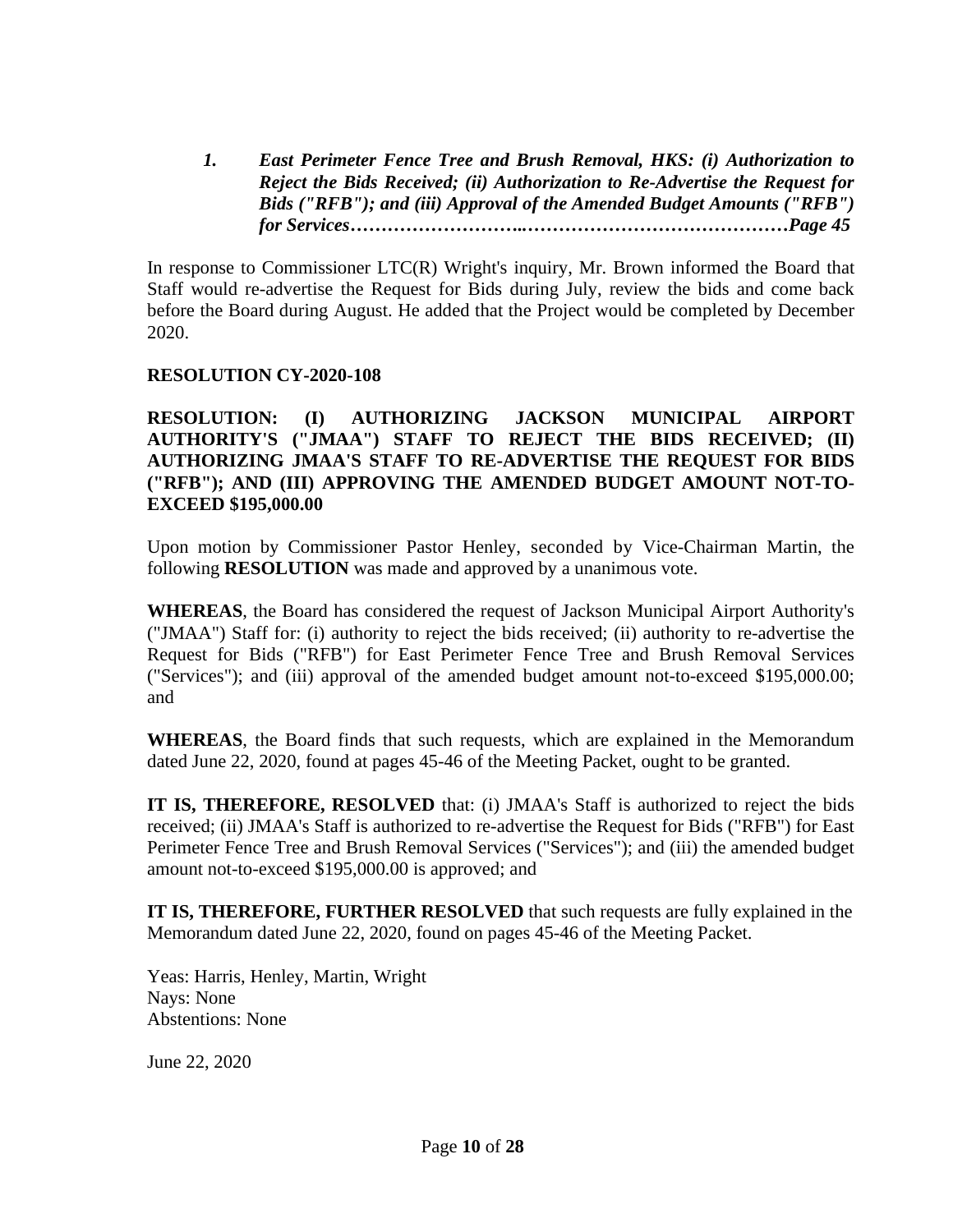*2. Amend Professional Service Agreement, JMAA: (i) Authorization to Execute an Amended Professional Services Consultant Agreement with EPIC Resources, LLC ("EPIC") to Perform Services within the Disadvantaged Business Enterprise ("DBE") and Procurement Departments; (ii) Approve the Total Fee for the Services; and (iii) Approve the Amended Agreement Term of One (1) Calendar Year, With a One (1) Year Renewal Option….……..Page 47*

### **RESOLUTION CY-2020-109**

**RESOLUTION: (I) AUTHORIZING JACKSON MUNICIPAL AIRPORT AUTHORITY'S ("JMAA") STAFF TO EXECUTE, AFTER JMAA'S LEGAL COUNSEL DRAFTS AND NEGOTIATES, AN AMENDED PROFESSIONAL SERVICES CONSULTANT AGREEMENT WITH EPIC RESOURCES, LLC; (II) APPROVING THE TOTAL FEE FOR THE SERVICES; AND (III) APPROVING THE AMENDED AGREEMENT TERM** 

Upon motion by Commissioner Pastor Henley, seconded by Vice-Chairman Martin, the following **RESOLUTION** was made and approved by a unanimous vote.

**WHEREAS**, the Board has considered the request of Jackson Municipal Airport Authority's ("JMAA") Staff for: (i) authority to execute, after JMAA's Legal Counsel drafts and negotiates, an amended professional services consulting agreement with EPIC Resources, LLC ("EPIC") ("Amended Agreement"), to perform services within JMAA's Disadvantaged Business Enterprise ("DBE") and the Procurement Departments; (ii) approval of a total fee amount not to exceed \$120,000.00 for the Services; and (iii) approval of the Amended Agreement term of one (1) calendar year, which will begin on the date the Amended Agreement is executed by the last signatory, with a one (1) calendar year renewal option, at the sole discretion of JMAA; and

**WHEREAS**, the Board finds that such requests, which are explained in the Memorandum dated June 22, 2020, found at pages 47-48 of the Meeting Packet, ought to be granted.

**IT IS, THEREFORE, RESOLVED** that: (i) JMAA's Staff is authorized to execute, after JMAA's Legal Counsel drafts and negotiates, an amended professional services consulting agreement with EPIC Resources, LLC ("EPIC") ("Amended Agreement"), to perform services within JMAA's Disadvantaged Business Enterprise ("DBE") and the Procurement Departments; (ii) the total fee amount not-to-exceed \$120,000.00 for the Services is approved; and (iii) the Amended Agreement term of one (1) calendar year, which will begin on the date the Amended Agreement is executed by the last signatory, with a one (1) calendar year renewal option, at the sole discretion of JMAA, is approved; and

**IT IS, THEREFORE, FURTHER RESOLVED** that such requests are fully explained in the Memorandum dated June 22, 2020, found on pages 47-48 of the Meeting Packet.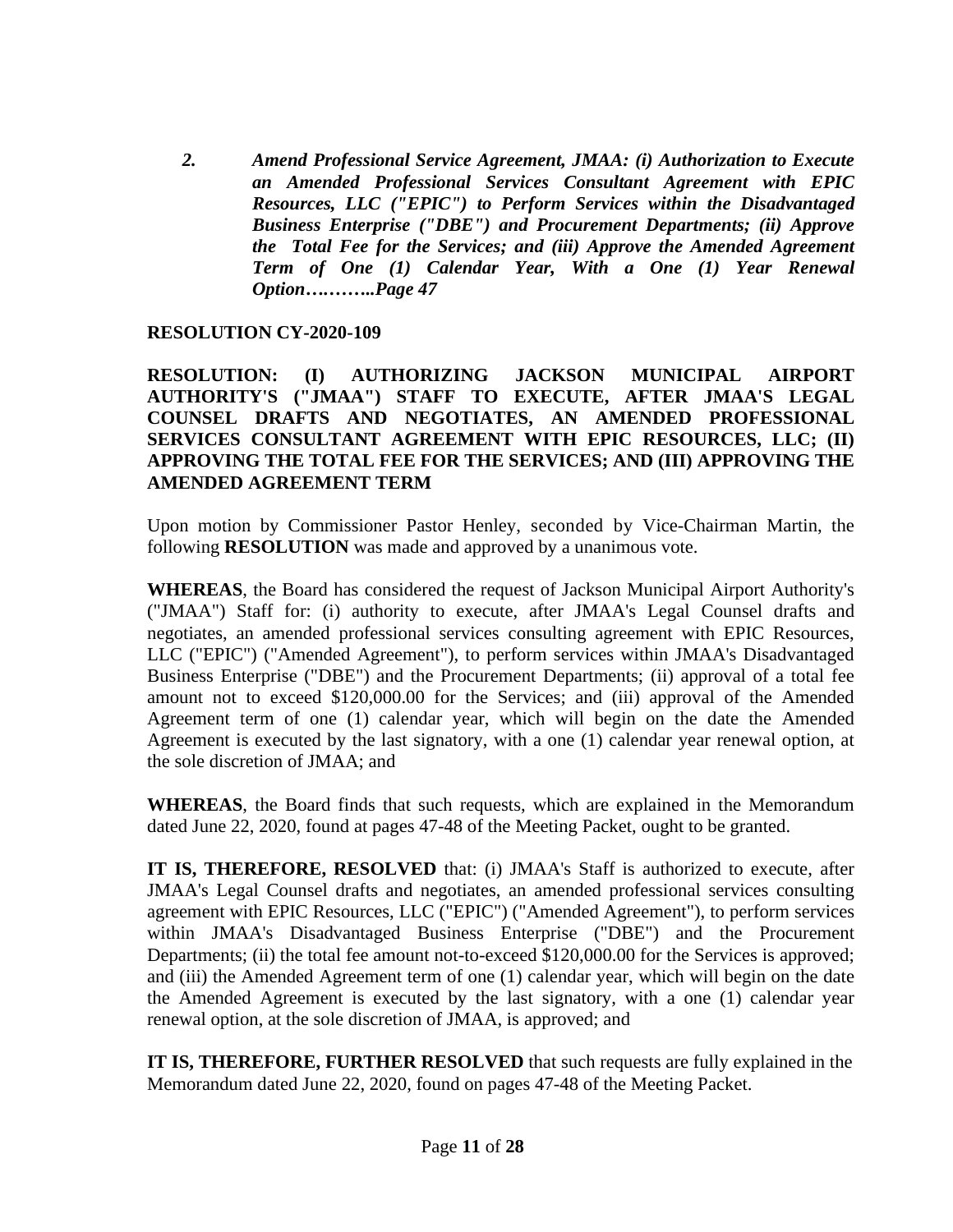Yeas: Harris, Henley, Martin, Wright Nays: None Abstentions: None

June 22, 2020

*3. Executive Search Contract, JMAA: Authorization to Execute an Agreement With ADK Consulting and Executive Search ("ADK") for a Total Amount for Full-Service Executive Searches to Identify Potential Candidates for Four (4) Key Executive Positions……………………………………...Page 49*

Commissioner Pastor Henley commented that JMAA has a current need for additional Staff in lower-level support service positions. Therefore, spending the amount of money required to fill four (4) Executive-Level Positions possibly will cause morale problems amongst Staff in those positions.

In response, Mr. Brown said that Staff would be taking a phased-in approach to fill vacant positions as the volume of passengers traveling at JAN increases to previous levels. He explained that the number of passengers traveling on June 22, 2020, is about six (6) times the number of passengers that traveled at previous points in time during the pandemic. Mr. Brown stated that employing persons in Executive-Level Positions is essential to ensure that JMAA is performing quality work as the numbers increase. Next, he explained the Staff's phased-in approach to employing persons for the vacant Executive-Level positions. Continuing, Mr. Brown provided some specific examples as to JMAA's need for filling the Executive-Level Positions.

## **RESOLUTION CY-2020-110**

**RESOLUTION PROVIDING SIGNATORY AUTHORITY TO MR. PAUL BROWN, CHIEF EXECUTIVE OFFICER, TO EXECUTE, AFTER JACKSON MUNICIPAL AIRPORT AUTHORITY'S ("JMAA") LEGAL COUNSEL DRAFTS AND NEGOTIATES, AN AGREEMENT WITH ADK CONSULTING AND EXECUTIVE SEARCH FOR EXECUTIVE SEARCH SERVICES TO IDENTIFY CANDIDATES FOR FOUR (4) KEY EXECUTIVE LEVEL POSITIONS WITHIN JMAA**

Upon motion by Vice-Chairman Martin, seconded by Commissioner LTC(R) Wright, the following **RESOLUTION** was made and approved by a majority vote 3-1-0.

**WHEREAS**, the Board has considered the request of Jackson Municipal Airport Authority's ("JMAA") Staff to give signatory authority to Mr. Paul Brown, Chief Executive Officer ("CEO"), to execute on behalf of JMAA, after JMAA's Legal Counsel drafts and negotiates, an Agreement with ADK Consulting and Executive Search ("ADK") for Executive Search Services ("Services") to identify potential candidates for four (4) key Executive-Level positions within JMAA; and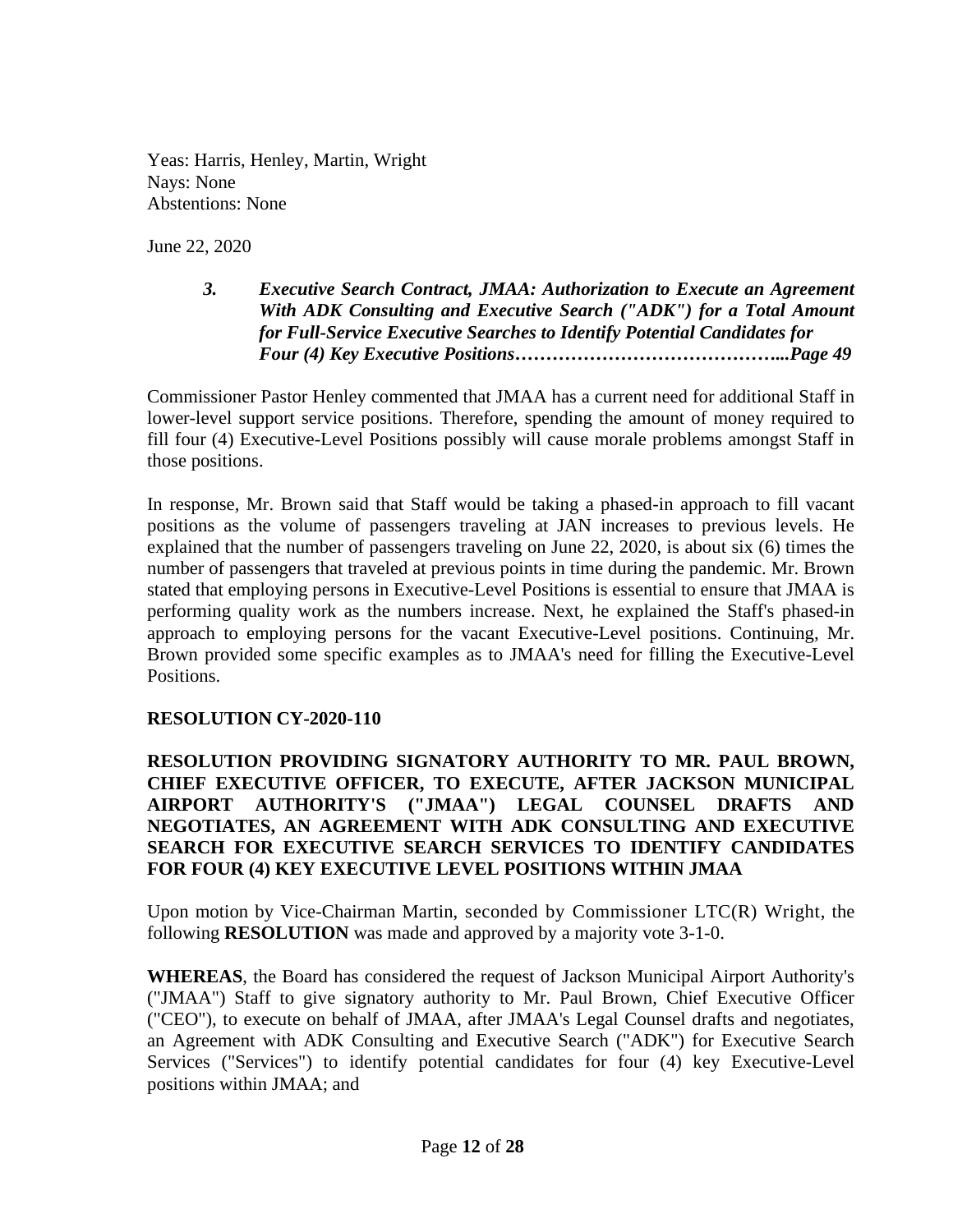**WHEREAS**, the Board further considered the amount of the Agreement for fees and expenses shall not exceed \$117,604.00 for the Services; and

**WHEREAS**, the Board finds that such request, which is explained in the Memorandum dated June 22, 2020, found on page 49 of the Meeting Packet, ought to be granted.

**IT IS, THEREFORE, RESOLVED** that Mr. Paul Brown, JMAA's CEO, is authorized to execute on behalf of JMAA, after JMAA's Legal Counsel drafts and negotiates, an Agreement with ADK Consulting and Executive Search ("ADK") for Executive Search Services ("Services") to identify potential candidates for four (4) key Executive-Level positions within JMAA; and

**IT IS, THEREFORE, FURTHER RESOLVED** that the amount of the Agreement for fees and expenses shall not exceed \$117,604.00 for the Services; and

**IT IS, THEREFORE, FURTHER RESOLVED** that such request is fully explained in the Memorandum dated June 22, 2020, found on page 49 of the Meeting Packet.

Yeas: Harris, Martin, Wright Nays: Henley Abstentions: None

June 22, 2020

*4. Clearing, Grubbing, and Lead Contamination Assessment Services for JMAA Site 1, JMAA: Authorization to: (i) Reject Bids Received; (ii) Re-Advertise a Request for Bids ("RFB") for Services; and (iii) Approve a Sixty (60) Calendar Day Term of Services and the Total Budget Amount…………………………………………………………..……..Page 50*

**RESOLUTION CY-2020-111**

**RESOLUTION: (I) AUTHORIZING JACKSON MUNICIPAL AIRPORT AUTHORITY'S ("JMAA") STAFF TO REJECT THE BIDS RECEIVED FOR CLEARING, GRUBBING, AND LEAD CONTAMINATION ASSESSMENT SERVICES ("SERVICES"); (II) AUTHORIZING JMAA'S STAFF TO RE-ADVERTISE A REQUEST FOR BIDS ("RFB") FOR THE SERVICES; AND APPROVING A SIXTY (60) DAY CALENDAR TERM FOR SERVICES AND THE TOTAL BUDGET AMOUNT NOT-TO-EXCEED \$220,000.00**

Upon motion by Commissioner Pastor Henley, seconded by Vice-Chairman Martin, the following **RESOLUTION** was made and approved by a unanimous vote.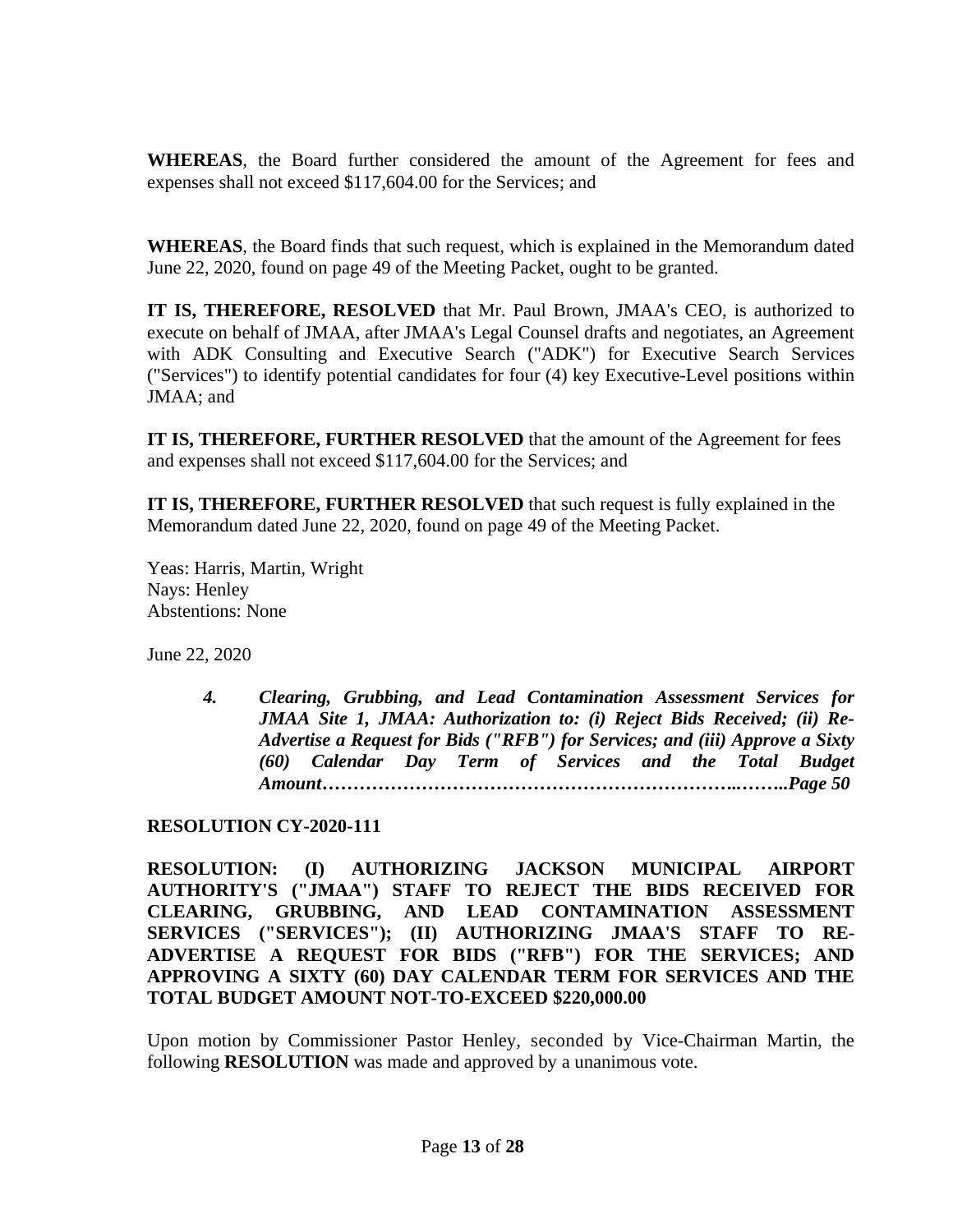**WHEREAS**, the Board has considered the request of Jackson Municipal Airport Authority's ("JMAA") Staff for: (i) authority to reject the bids received for clearing, grubbing, and lead contamination assessment services for the JMAA Site-1 (as shown in Exhibit-A, Page 52 in the Packet) ("Services"); (ii) authority to re-advertise a Request for Bids ("RFB") for the Services; and (iii) approval of a sixty (60) calendar day term of services and the budget in an amount not-to-exceed \$220,000.00 for the Project; and

**WHEREAS**, the Board finds that such requests, which are explained in the Memorandum dated June 22, 2020, along with the attached Exhibit A, found at pages 50-52 of the Meeting Packet, ought to be granted.

**IT IS, THEREFORE, RESOLVED** that: (i) JMAA's Staff is authorized to reject the bids received for clearing, grubbing, and lead contamination assessment services for the JMAA Site-1 (as shown in Exhibit-A, Page 52 in the Packet) ("Services"); (ii) JMAA's Staff is authorized to re-advertise a Request for Bids ("RFB") for the Services; and (iii) the sixty (60) calendar day term of services and the budget in an amount not-to-exceed \$220,000.00 for the Project, are approved; and

**IT IS, THEREFORE, FURTHER RESOLVED** that such requests are fully explained in the Memorandum dated June 22, 2020, along with the attached Exhibit A, found on pages 50-52 of the Meeting Packet.

Yeas: Harris, Henley, Martin, Wright Nays: None Abstentions: None

June 22, 2020

*5. Fire Alarm System Improvements, JAN: Authorization to: (i) Reject the Bid Received; (ii) Re-Advertise Request for Proposals for the Fire Alarm Project; (iii) Expand and Seek Consultations for Expanded Scope of Work; and (iv) Approve Total Project Budget…..…………………………………….. Page 53*

In response to Commissioner  $LTC(R)$  Wright's inquiry, Mr. Brown confirmed that the readvertisement would include an expanded scope of advertisement of the RFP.

## **RESOLUTION CY-2020-112**

**RESOLUTION: (I) AUTHORIZING JACKSON MUNICIPAL AIRPORT AUTHORITY'S ("JMAA") STAFF TO REJECT THE PROPOSAL RECEIVED FOR THE JACKSON-MEDGAR WILEY EVERS INTERNATIONAL AIRPORT ("JAN") FIRE ALARM PROJECT; (II) AUTHORIZING JMAA'S STAFF TO RE-ADVERTISE A REQUEST FOR PROPOSALS ("RFP"); (III) AUTHORIZING JMAA'S STAFF TO EXPAND AND SEEK CONSULTATIONS FOR THE EXPANDED SCOPE OF WORK; AND (IV) APPROVING THE TOTAL PROJECT BUDGET AMOUNT NOT-**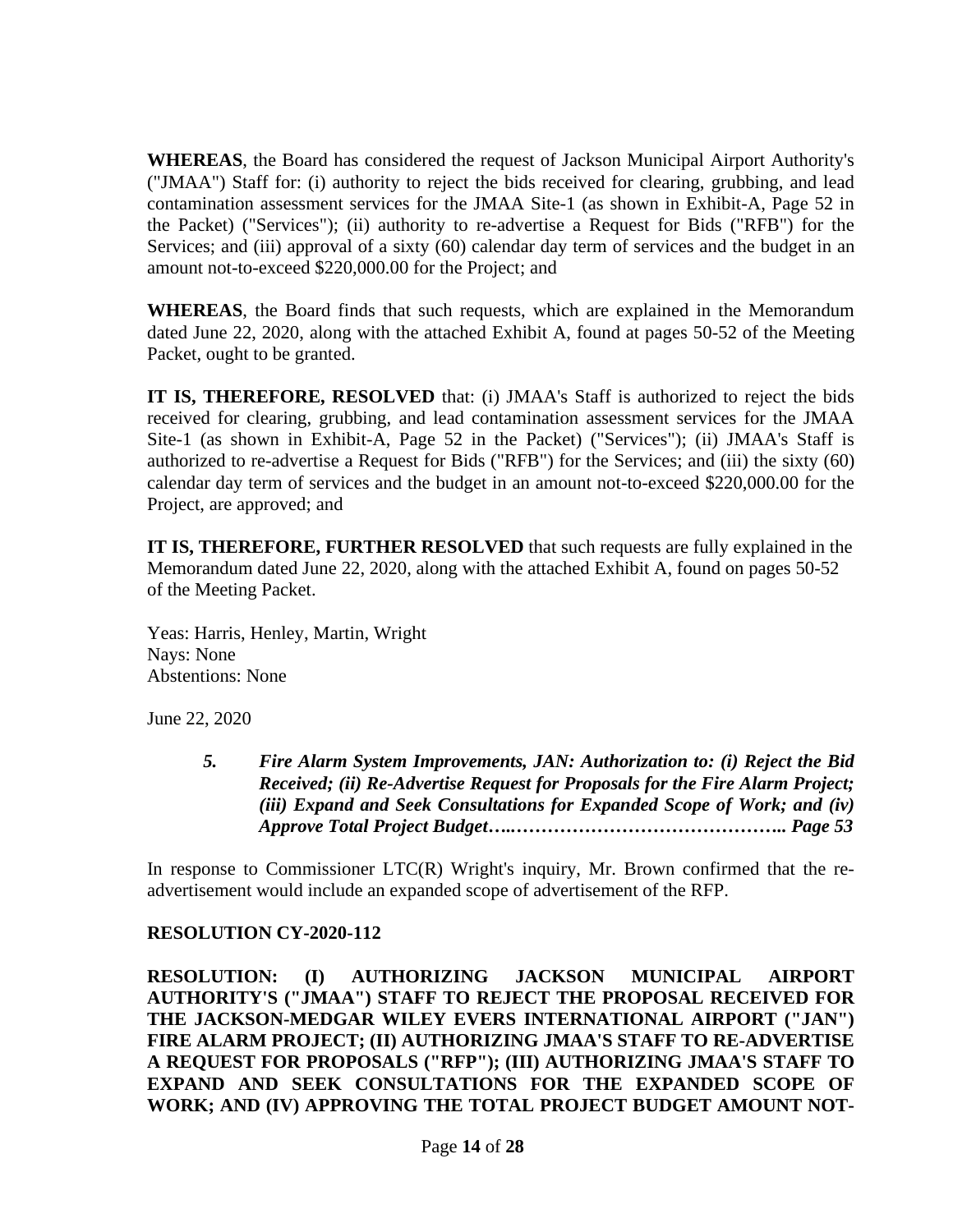### **TO-EXCEED \$95,000.00**

Upon motion by Commissioner Pastor Henley, seconded by Vice-Chairman Martin, the following **RESOLUTION** was made and approved by a unanimous vote.

**WHEREAS**, the Board has considered the request of Jackson Municipal Airport Authority's ("JMAA") Staff for: (i) authority to reject the proposal received for the JAN Fire Alarm System Improvements Project at Jackson-Medgar Wiley Evers International Airport ("JAN") ("Fire Alarm Project"); (ii) authority to re-advertise a Request For Proposals ("RFP") for the Fire Alarm Project; (iii) authority to expand and seek consultations for the expanded scope of work; and (iv) approval of the total project budget amount not-to-exceed \$95,000.00; and

**WHEREAS**, the Board finds that such requests, which are explained in the Memorandum dated June 22, 2020, found at pages 53-56 of the Meeting Packet, ought to be granted.

**IT IS, THEREFORE, RESOLVED** that: (i) JMAA's Staff is authorized to reject the proposal received for the JAN Fire Alarm System Improvements Project at Jackson-Medgar Wiley Evers International Airport ("JAN") ("Fire Alarm Project"); (ii) JMAA's Staff is authorized to re-advertise a Request For Proposals ("RFP") for the Fire Alarm Project"); (iii) JMAA's Staff is authorized to expand and seek consultations for the expanded scope of work; and (iv) the total project budget amount not-to-exceed \$95,000.00 is approved; and

**IT IS, THEREFORE, FURTHER RESOLVED** that such requests are fully explained in the Memorandum dated June 22, 2020, found on pages 53-56 of the Meeting Packet.

Yeas: Harris, Henley, Martin, Wright Nays: None Abstentions: None

June 22, 2020

#### **E. Grants**

None.

#### **F. Other Matters**

*1. Naming and Trademarking of the JMAA Education and Training Academy "Jet-A," JMAA: Authorization to: (i) Approve "JMAA Education and Training Academy" as the Official Title of the Program Informally Known as the JMAA Summer Aviation Academy, the Abbreviated Name and Logo: "Jet-A," and Use of the Tagline, "Fueling the Future of Aviation: Get Set to Jet!;" and (iii) Authorization to Engage Legal Counsel, if needed, To Secure Rights and/or Trademarks Regarding the Approved Items………….. Page 57*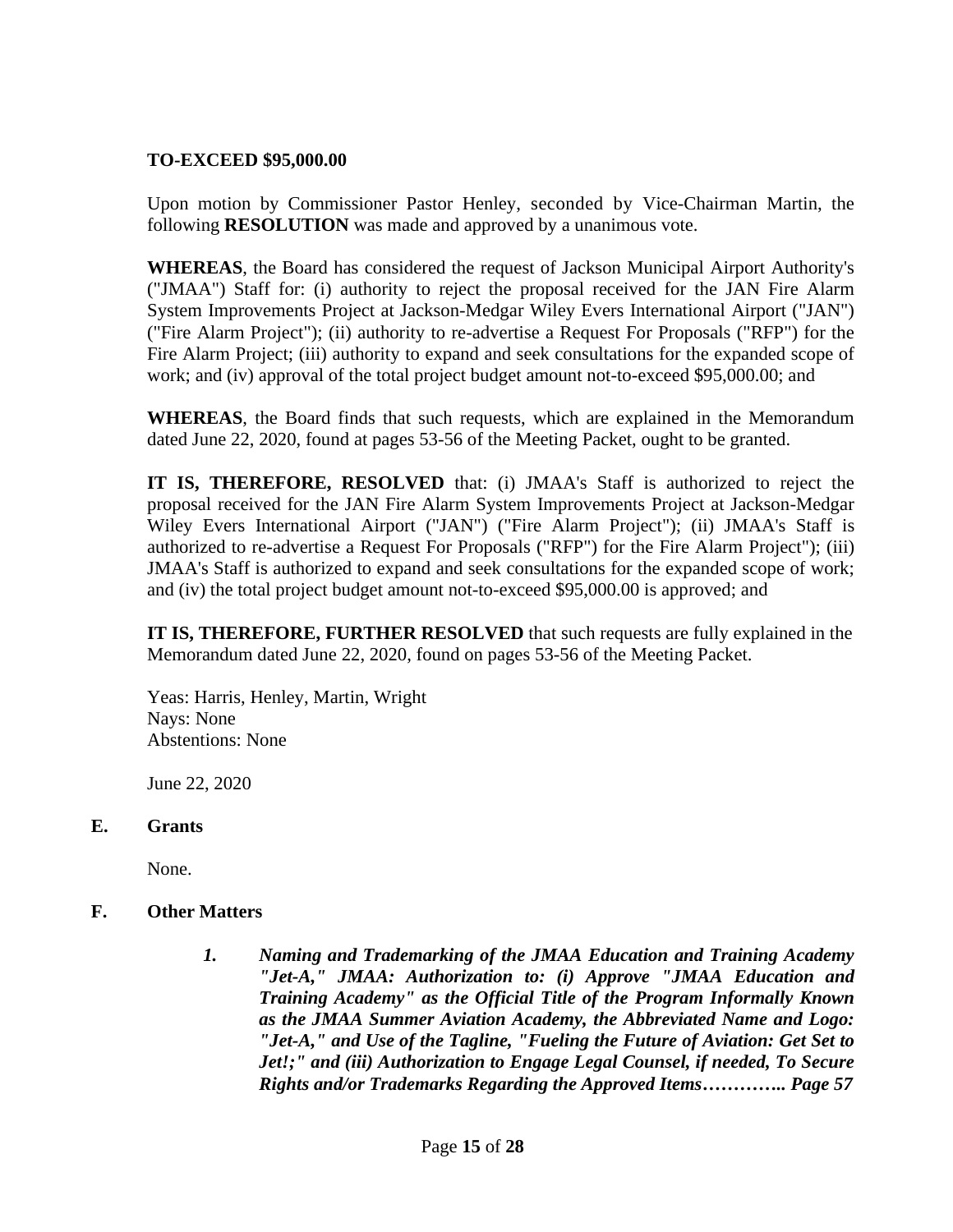Vice-Chairman Martin moved that the JMAA Board: (i) approve "JMAA Education and Training Academy," as the official title of the program informally known as the JMAA Summer Aviation Academy, the abbreviated name and logo: "Jet-A," and use of the tagline, "Fueling the Future of Aviation; Get Set to Jet!;" and (ii) authorize JMAA's Staff to engage legal counsel, if needed, to secure rights and/or trademarks regarding the approved items. Commissioner LTC(R) Wright seconded the motion.

Staff then distributed to the Board a document depicting three (3) logos for the JMAA Education and Training Academy ("Academy"). The Board voted on which logo to use for the Academy. The first  $(1<sup>st</sup>)$  logo appearing on the distributed Logo Document, attached to the Meeting Packet, received the most votes to be the logo for the Academy.

Vice-Chairman Martin then moved to amend his previous motion to include as the logo the first  $(1<sup>st</sup>)$  logo appearing on the distributed Logo Document, which is attached to the Meeting Packet. Commissioner LTC(R) Wright seconded the Amended Motion. The Board then Resolved the following:

## **RESOLUTION CY-2020-113**

**RESOLUTION: (I) APPROVING "JMAA EDUCATION AND TRAINING ACADEMY" AS THE OFFICIAL TITLE OF THE PROGRAM INFORMALLY KNOWN AS THE JMAA SUMMER AVIATION ACADEMY, THE ABBREVIATED NAME AND LOGO: "JET-A" AND THE TAGLINE, "FUELING THE FUTURE OF AVIATION; GET SET TO JET!;" (II) AUTHORIZING STAFF TO ENGAGE LEGAL COUNSEL, IF NEEDED, TO SECURE RIGHTS AND/OR TRADEMARKS REGARDING THE APPROVED ITEMS; AND (III) APPROVING THE FIRST (1ST) LOGO APPEARING ON THE LOGO DOCUMENT**

Upon motion by Vice-Chairman Martin, seconded by Commissioner LTC(R) Wright, the following **RESOLUTION** was made and approved by a unanimous vote.

**WHEREAS**, the Board has considered the request of Jackson Municipal Airport Authority's ("JMAA") Staff for: (i) approval of "JMAA Education and Training Academy," as the official title of the program informally known as the JMAA Summer Aviation Academy, "Jet-A," as shown in the Exhibit attached hereto, as the abbreviated name and logo: and use of the tagline, "Fueling the Future of Aviation; Get Set to Jet!;" (ii) authorization to engage legal counsel, if needed, to secure rights and/or trademarks regarding the approved items; and (iii) approval of the first  $(1<sup>st</sup>)$  Logo appearing on the Logo Document attached to the Meeting Packet; and

**WHEREAS**, the purpose of "Jet-A" is to engage students from the Jackson Metro Area who have the potential to become future aviation professionals and will provide them with important information regarding career and educational opportunities in aviation through the Academy, consisting of JMAA, Jackson Public Schools, and Jackson State University; and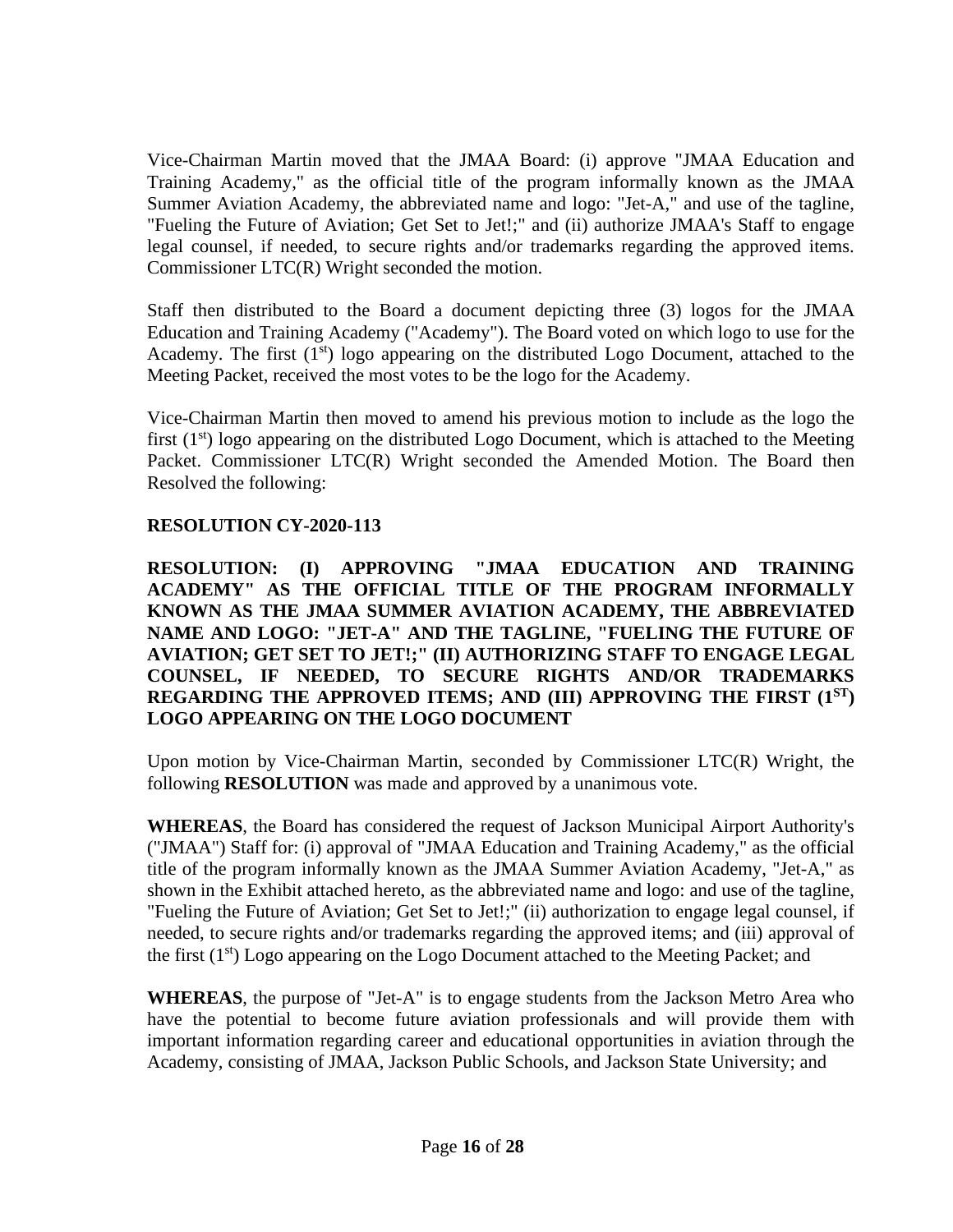**WHEREAS**, JMAA will also collaborate with external partners, including nonprofit organizations and other public and private entities, to assist with the Academy's schedule of activities; and

**WHEREAS**, the Board finds that such requests, which are explained in the Memorandum dated June 22, 2020, found at pages 57-58 of the Meeting Packet and the Logo Document attached hereto, ought to be granted.

**IT IS, THEREFORE, RESOLVED** that: (i) the Board approves "JMAA Education and Training Academy," as the official title of the program informally known as the JMAA Summer Aviation Academy, "Jet-A," as shown in the Exhibit attached hereto, as the abbreviated name and logo, and use of the tagline, "Fueling the Future of Aviation; Get Set to Jet!;" (ii) JMAA's Staff is authorized to engage legal counsel, if needed, to secure rights and/or trademarks regarding the approved items; and (iii) the first  $(1<sup>st</sup>)$  Logo appearing on the Logo Document attached to the Meeting Packet is approved; and

**IT IS, THEREFORE, FURTHER RESOLVED** that such requests are fully explained in the Memorandum dated June 22, 2020, found on pages 57-58 of the Meeting Packet and the Logo Document attached hereto.

Yeas: Harris, Henley, Martin, Wright Nays: None Abstentions: None

June 22, 2020

Mr. Brown commended Ms. LSherie Dean for her work as to logo for "JET-A."

*2. Name and Trademark Search as to "SoJAN Flex Center," JAN: (i) Authorization to Engage Legal Counsel to Conduct a Trademark Search as to "SoJAN Flex Center" the Recently Approved Name of the Formerly Titled South Cargo Building; and (ii) Secure the Naming Rights To Protect Its Use......................................................................................................Page 59*

### **RESOLUTION CY-2020-114**

### **RESOLUTION AUTHORIZING JACKSON MUNICIPAL AIRPORT AUTHORITY'S ("JMAA") STAFF TO: (I) ENGAGE LEGAL COUNSEL TO CONDUCT A TRADEMARK SEARCH AS TO "SOJAN FLEX CENTER," THE RECENTLY APPROVED NAME OF THE FORMERLY TITLED SOUTH CARGO BUILDING; AND (II) SECURE THE NAMING RIGHTS TO PROTECT ITS USE**

Upon motion by Vice-Chairman Martin, seconded by Commissioner LTC(R) Wright, the following **RESOLUTION** was made and approved by a majority vote 3-0-1.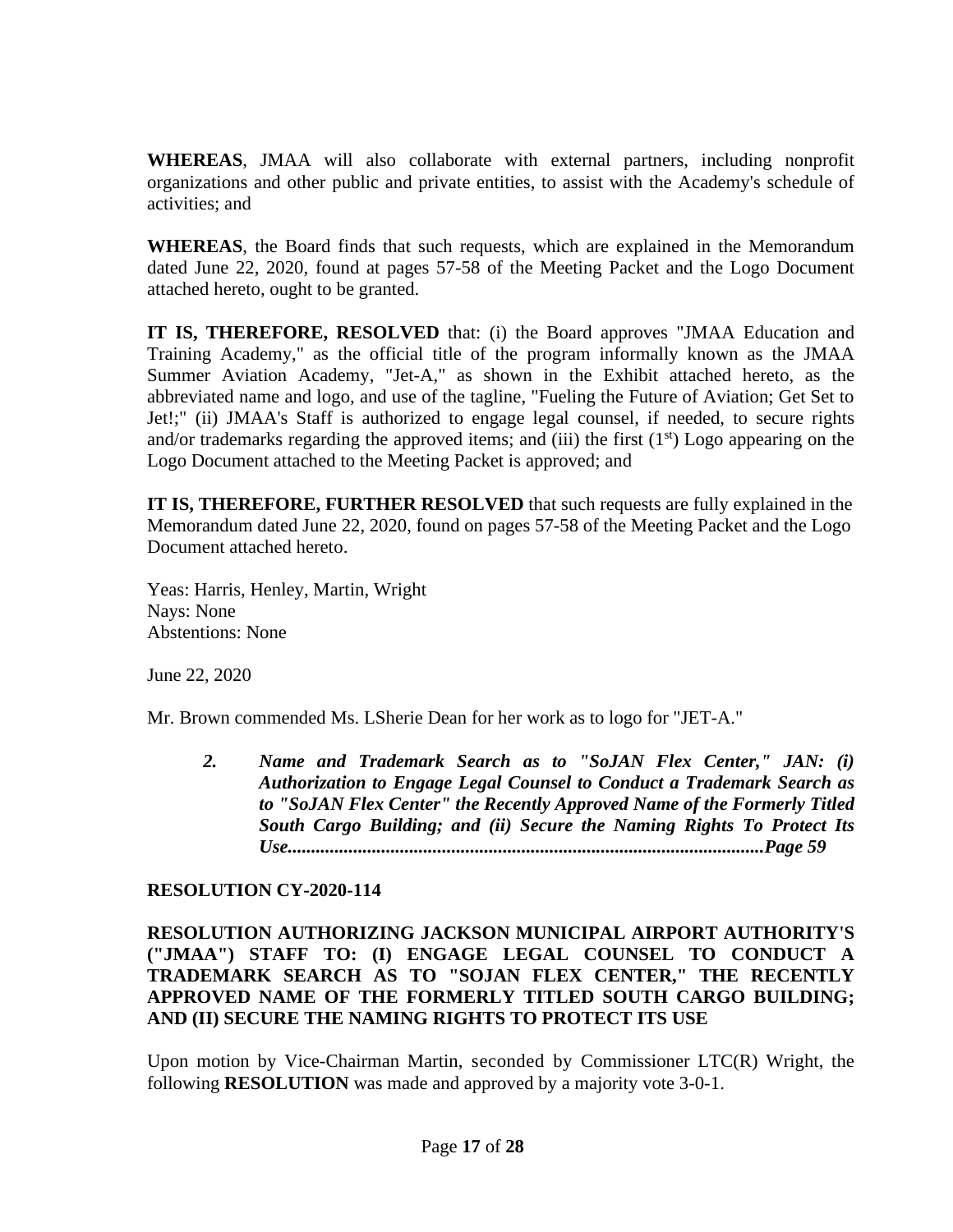**WHEREAS**, the Board has considered the request of Jackson Municipal Airport Authority's ("JMAA") Staff for authority to: (i) engage legal counsel to conduct a trademark search as to "SoJAN Flex Center," the recently approved name of the formerly titled South Cargo Building; and (ii) secure the naming rights to protect its use; and

**WHEREAS**, the Board finds that such requests, which are explained in the Memorandum dated June 22, 2020, found on page 59 of the Meeting Packet, ought to be granted.

**IT IS, THEREFORE, RESOLVED** that the Board authorizes JMAA's Staff to: (i) engage legal counsel to conduct a trademark search as to "SoJAN Flex Center," the recently approved name of the formerly titled South Cargo Building; and (ii) secure the naming rights to protect its use; and

**IT IS, THEREFORE, FURTHER RESOLVED** that such requests are fully explained in the Memorandum dated June 22, 2020, found on page 59 of the Meeting Packet.

Yeas: Harris, Martin, Wright Nays: None Abstentions: Henley

June 22, 2020

**3.** *Renaming of the JMAA Community Newsletter to JetStream Magazine, JMAA: Authorization to: (i) Approve "JetStream," as the Office Title of the JMAA Community Newsletter Known as "Tailwinds;" and (ii) Authorization to Engage Legal Counsel, if Needed, to Secure any Rights and/or Trademarks to Protect the Name "JetStream"……..…………………Page 60*

In response to Commissioner Wright's question, Ms. LSherie Dean, JMAA's Public Information Officer, informed the Board that the Newsletter is published quarterly.

### **RESOLUTION CY-2020-115**

**RESOLUTION: (I) APPROVING "JETSTREAM" AS THE OFFICIAL TITLE OF THE JMAA COMMUNITY NEWSLETTER KNOWN AS "TAILWINDS;" AND (II) AUTHORIZING JACKSON MUNICIPAL AIRPORT AUTHORITY'S ("JMAA") STAFF TO ENGAGE LEGAL COUNSEL, IF NEEDED, TO SECURE ANY RIGHTS AND/OR TRADEMARKS REGARDING THE OFFICIAL TITLE "JETSTREAM"**

Upon motion by Vice-Chairman Martin, seconded by Commissioner LTC(R) Wright, the following **RESOLUTION** was made and approved by a majority vote 3-0-1.

**WHEREAS**, the Board has considered the request of Jackson Municipal Airport Authority's ("JMAA") Staff for: (i) approval of "JetStream" as the official title of the JMAA Community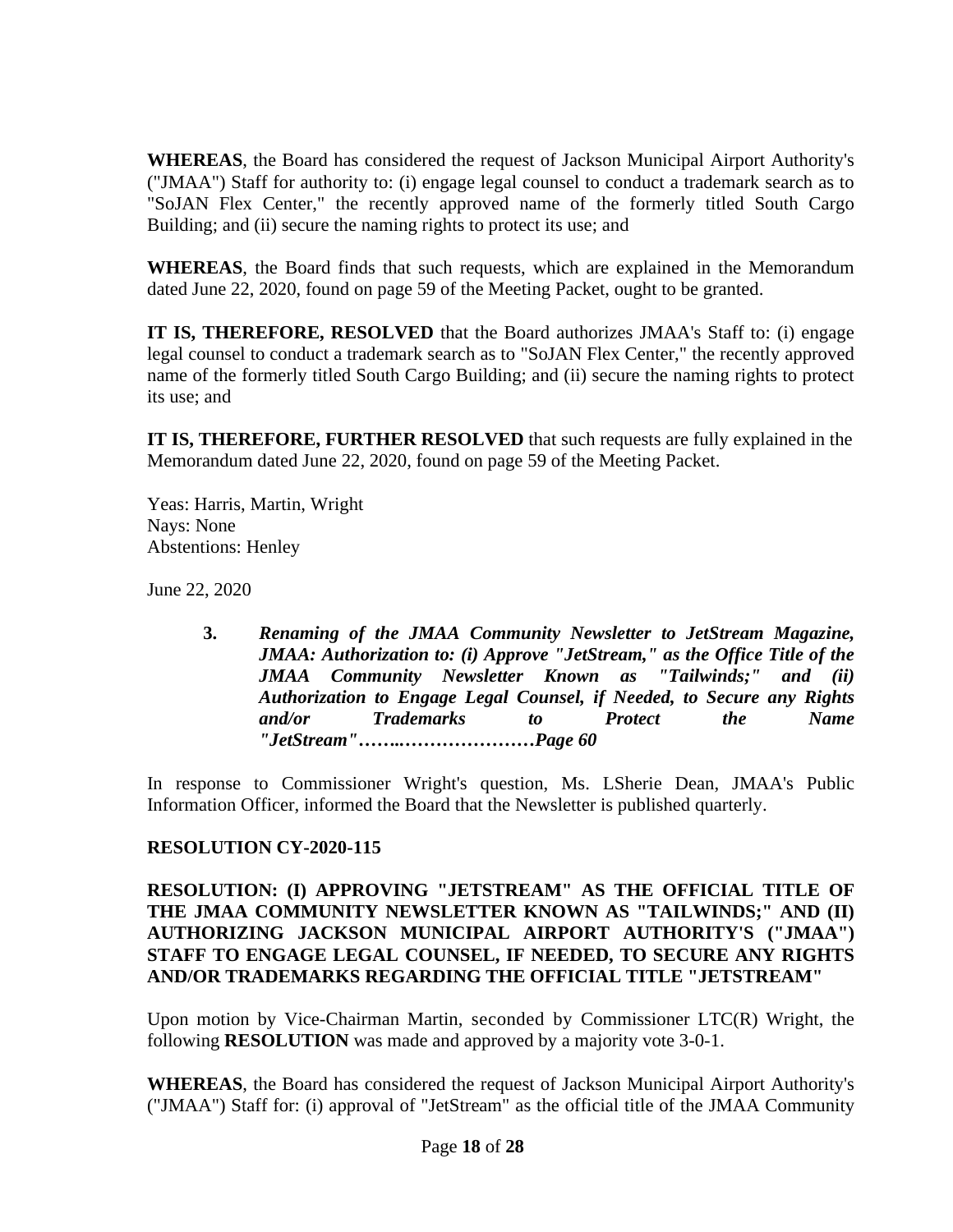Newsletter known as "Tailwinds;" and (ii) authorization to engage legal counsel, if needed, to secure any rights and/or trademarks regarding the official title "JetStream;" and

**WHEREAS**, the Board finds that such requests, which are explained in the Memorandum dated June 22, 2020, found on page 60 of the Meeting Packet, ought to be granted.

**IT IS, THEREFORE, RESOLVED** that: (i) "JetStream" is approved as the official title of the JMAA Community Newsletter known as "Tailwinds;" and (ii) Staff is authorized to engage legal counsel, if needed, to secure any rights and/or trademarks regarding the official title "JetStream;" and

**IT IS, THEREFORE, FURTHER RESOLVED** that such requests are fully explained in the Memorandum dated June 22, 2020, found on page 60 of the Meeting Packet.

Yeas: Harris, Martin, Wright Nays: None Abstentions: Henley

June 22, 2020

*4. Hangar Termination and Refund of Pre-Paid Hangar Rent, JMAA: Authorization to: (i) Terminate the Hangar Lease Agreement With Emmerson Asset Management, LLC; and (ii) Approve the Refund of Pre-Paid Rent Amount ………………………..…………..…………….…Page 61*

### **RESOLUTION CY-2020-116**

### **RESOLUTION: (I) AUTHORIZING JACKSON MUNICIPAL AIRPORT AUTHORITY'S ("JMAA") STAFF TO TERMINATE THE HANGAR LEASE AGREEMENT WITH EMMERSON ASSET MANAGEMENT, LLC; AND (II) APPROVAL OF THE REFUND OF PRE-PAID RENT AMOUNT**

Upon motion by Commissioner LTC(R) Wright, seconded by Vice-Chairman Martin, the following **RESOLUTION** was made and approved by a unanimous vote.

**WHEREAS**, the Board has considered the request of Jackson Municipal Airport Authority's ("JMAA") Staff for: (i) authority to terminate the hangar lease agreement with Emmerson Asset Management, LLC ("Emmerson"); and (ii) approval to refund the pre-paid rent in the amount of \$312.00; and

**WHEREAS**, on March 15, 2020, Emmerson Dailey, Manager for Emmerson, submitted a written request to JMAA's Staff requesting to cancel Emmerson's lease agreement with JMAA as of June 1, 2020; and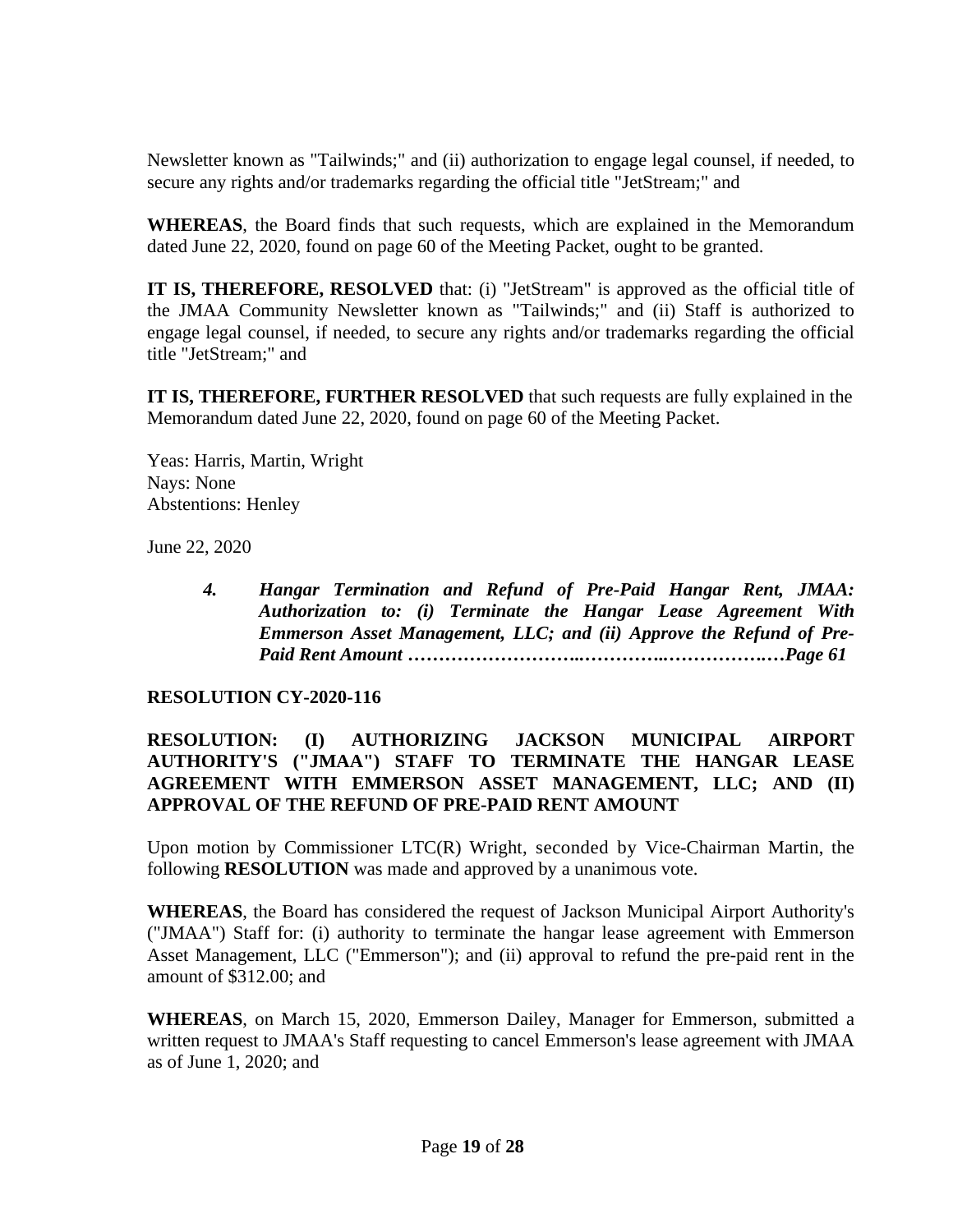**WHEREAS**, the Board finds that such requests, which are explained in the Memorandum dated June 22, 2020, along with Exhibit A-Map and Exhibit B-Resolution CY-2016-149, found at pages 61-63 of the Meeting Packet, ought to be granted.

**IT IS, THEREFORE, RESOLVED** that: (i) JMAA's Staff is authorized to terminate the hangar lease agreement with Emmerson Asset Management, LLC ("Emmerson"); and (ii) the pre-paid rent refund of \$312.00 is approved; and

**IT IS, THEREFORE, FURTHER RESOLVED** that such requests are fully explained in the Memorandum dated June 22, 2020, along with Exhibit A-Map and Exhibit B-Resolution CY-2016-149, found at pages 61-63 of the Meeting Packet.

Yeas: Harris, Henley, Martin, Wright Nays: None Abstentions: None

June 22, 2020

*5. Hawkins Field ("HKS") Hangar Lease Agreement with PHI Medical, LLC: Authorization to: (i) Execute, After JMAA's Legal Counsel Drafts and Negotiates, a Lease and Fixed Based Operations Agreement for the Hangar Located at 558 West Ramp Road, Jackson, MS 39209, HKS, in the Amount of \$1,180 per month; and (ii) Approval of the Four (4)-Year, Eight (8)- Month Term of the Lease, Beginning June 23, 2020, and Ending February 28, 2025…………………………………………………………………Page 64*

## **RESOLUTION CY-2020-117**

**RESOLUTION: (I) AUTHORIZING JACKSON MUNICIPAL AIRPORT AUTHORITY'S ("JMAA") STAFF TO EXECUTE, AFTER JMAA'S LEGAL COUNSEL DRAFTS AND NEGOTIATES, A LEASE AND FIXED BASE OPERATIONS AGREEMENT WITH PHI MEDICAL, LLC FOR \$1,180.00 PER MONTH; AND (II) APPROVAL OF THE FOUR (4) YEAR, EIGHT (8) MONTH TERM OF THE LEASE**

Upon motion by Vice-Chairman Martin, seconded by Commissioner Pastor Henley, the following **RESOLUTION** was made and approved by a unanimous vote.

**WHEREAS**, the Board has considered the request of Jackson Municipal Airport Authority's ("JMAA") Staff for: (i) authority to execute, after JMAA's Legal Counsel drafts and negotiates, a lease and Fixed Base Operations ("FBO") Agreement with PHI Medical, LLC ("PHI") for the hangar located at 558 West Ramp Road, Hawkins Field Airport, Jackson, MS 39209, in the amount of  $$1,180.00$  per month; and (ii) approval of the four (4) year, eight (8) month term of the lease, beginning on June 23, 2020, and ending on February 28, 2025; and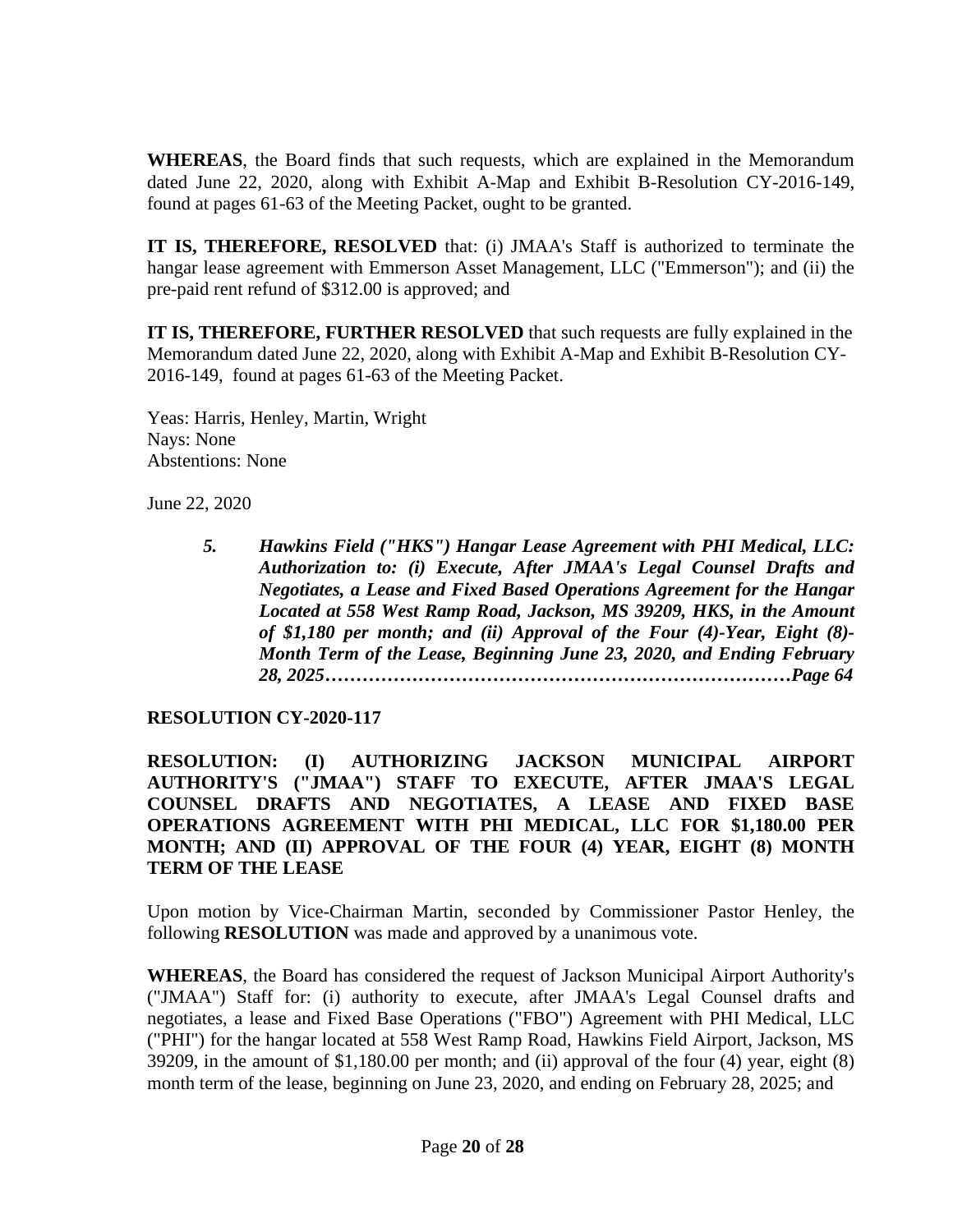**WHEREAS**, the Board finds that such requests, which are explained in the Memorandum dated June 22, 2020, along with Exhibit A-Map, found at pages 64-66 of the Meeting Packet, ought to be granted.

**IT IS, THEREFORE, RESOLVED** that: (i) JMAA's Staff is authorized to execute, after JMAA's Legal Counsel drafts and negotiates, a lease and Fixed Base Operations ("FBO") Agreement with PHI Medical, LLC ("PHI") for the hangar located at 558 West Ramp Road, Hawkins Field Airport, Jackson, MS 39209, for \$1,180.00 per month; and (ii) the four (4) year, eight (8) month term of the lease, beginning on June 23, 2020, and ending on February 28, 2025, is approved; and

**IT IS, THEREFORE, FURTHER RESOLVED** that such requests are fully explained in the Memorandum dated June 22, 2020, along with Exhibit A-Map, found on pages 64-66 of the Meeting Packet.

Yeas: Harris, Henley, Martin, Wright Nays: None Abstentions: None

June 22, 2020

*6. Ledger Adjustment for General Services Administration ("GSA") Lease, JMAA: Authorization to Adjust the Account of the GSA in JMAA's Ledger Account to Reflect the Accurate Balance Sheet Amount to the Current Date…………………………………………………………………..…Page 67*

## **RESOLUTION CY-2020-118**

## **RESOLUTION AUTHORIZING JACKSON MUNICIPAL AIRPORT AUTHORITY'S ("JMAA") STAFF TO ADJUST THE ACCOUNT OF THE GENERAL SERVICE ADMINISTRATION ("GSA") IN JMAA'S FINANCIAL LEDGER**

Upon motion by Vice-Chairman Martin, seconded by Commissioner Pastor Henley, the following **RESOLUTION** was made and approved by a unanimous vote.

**WHEREAS**, the Board has considered the request of Jackson Municipal Airport Authority's ("JMAA") Staff for authority to adjust the account of the General Service Administration ("GSA") (GS-04P-LMS60283) in JMAA's Financial Ledger for \$25,494.33 to adjust the balance sheet amount to the current date; and

**WHEREAS**, the Board finds that such request, which is explained in the Memorandum dated June 22, 2020, found on page 67 of the Meeting Packet, ought to be granted.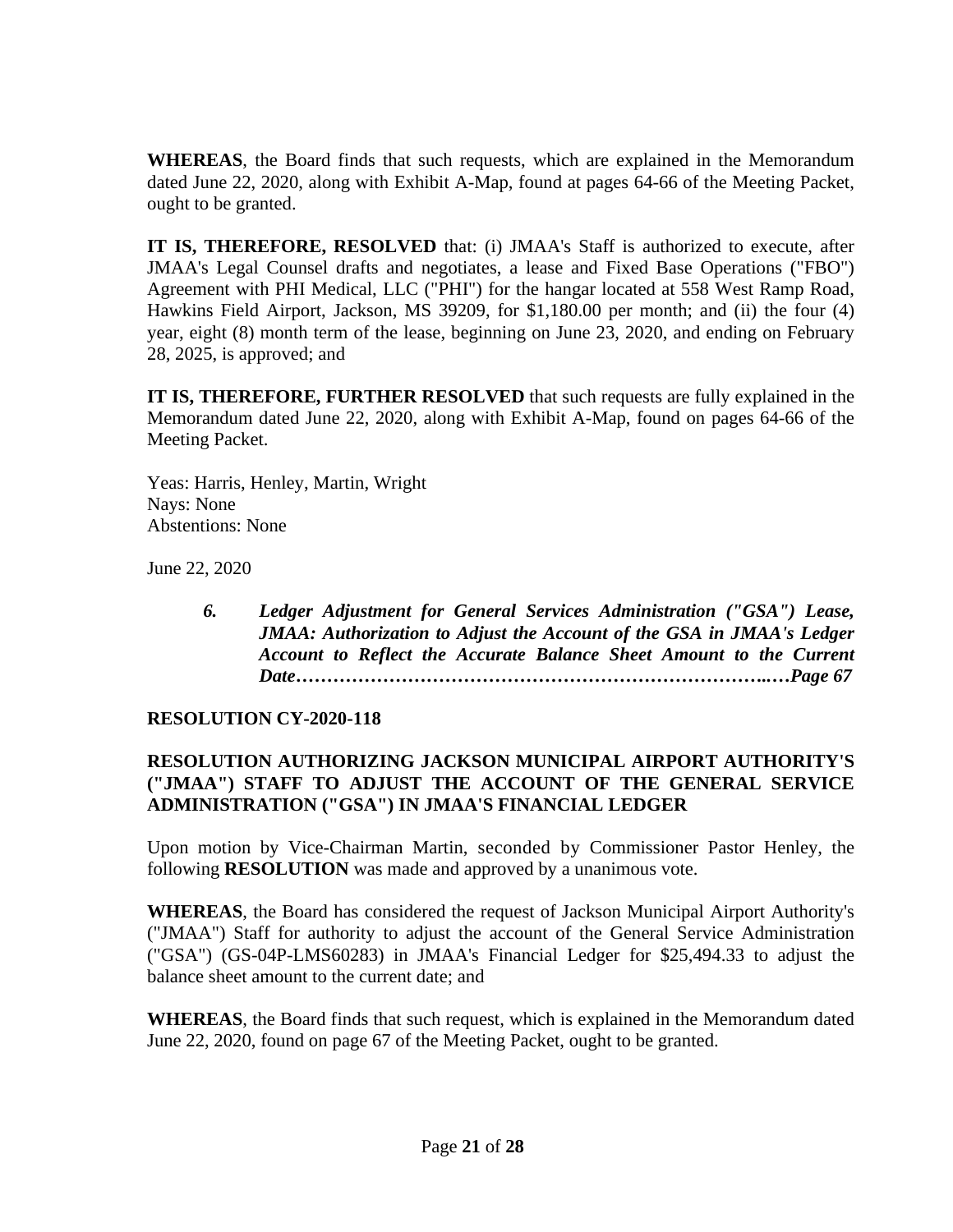**IT IS, THEREFORE, RESOLVED** that JMAA's Staff is authorized to adjust the account of the General Service Administration ("GSA") (GS-04P-LMS60283) in JMAA's Financial Ledger for \$25,494.33 to adjust the balance sheet amount to the current date; and

**IT IS, THEREFORE, FURTHER RESOLVED** that such request is fully explained in the Memorandum dated June 22, 2020, found on page 67 of the Meeting Packet.

Yeas: Harris, Henley, Martin, Wright Nays: None Abstentions: None

June 22, 2020

## *7. Consent to Sublease-AFCO Cargo, LLC to Entergy Nuclear Holding Company #, JAN: Authorization to Execute a Consent to Sublease Document Allowing AFCO CARGO JAN, LLC to sublease to Entergy………...Page 68*

Mr. Brown, JMAA's CEO, stated that he would send a letter to AFC Cargo JAN, LLC, warning the company that JMAA has the right to terminate its lease if the entity enters into any unauthorized sublease agreements. He provided the Board with a draft of the proposed letter.

## **RESOLUTION CY-2020-119**

### **RESOLUTION AUTHORIZING JACKSON MUNICIPAL AIRPORT AUTHORITY'S ("JMAA") STAFF TO PERMIT MR. PAUL BROWN, JMAA'S CEO, TO EXECUTE, AFTER JMAA'S LEGAL COUNSEL DRAFTS AND NEGOTIATES, A CONSENT TO SUBLEASE ALLOWING AFCO CARGO JAN, LLC, TO SUBLEASE TO ENTERGY NUCLEAR HOLDING COMPANY #1**

Upon motion by Commissioner Pastor Henley, seconded by Vice-Chairman Martin, the following **RESOLUTION** was made and approved by a unanimous vote.

**WHEREAS**, the Board has considered the request of Jackson Municipal Airport Authority's ("JMAA") Staff for authority to permit Mr. Paul Brown, Chief Executive Officer, to execute a Consent to Sublease document allowing AFCO Cargo JAN, LLC, to sublease to Entergy Nuclear Holding Company #1 ("Entergy"); and

**WHEREAS**, the Board finds that such request, which is explained in the Memorandum dated June 22, 2020, found on page 68 of the Meeting Packet, ought to be granted.

**IT IS, THEREFORE, RESOLVED** that JMAA's Staff is authorized to permit Mr. Paul Brown, Chief Executive Officer, to execute a Consent to Sublease document allowing AFCO Cargo JAN, LLC, to sublease to Entergy Nuclear Holding Company #1 ("Entergy"); and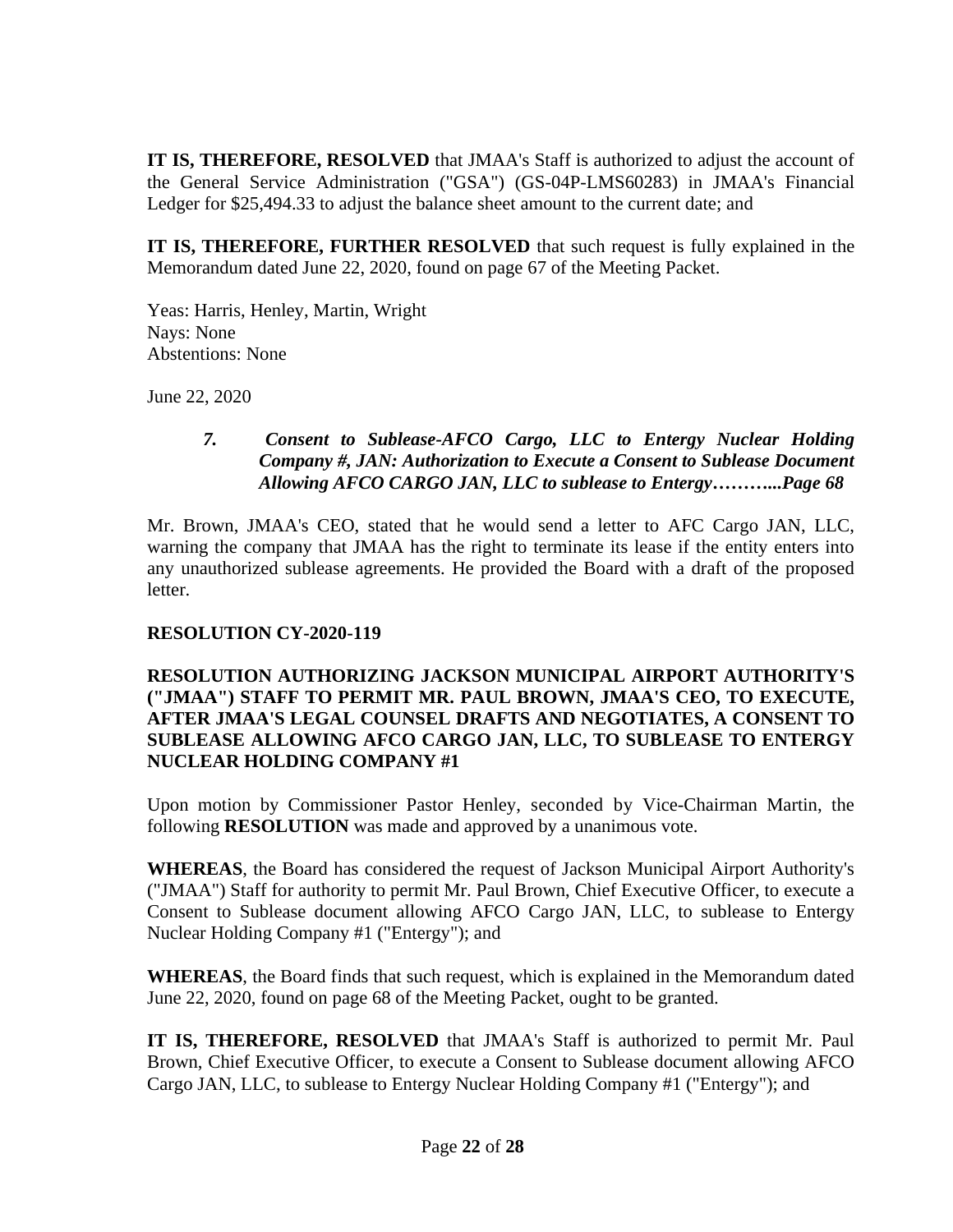**IT IS, THEREFORE, FURTHER RESOLVED** that such request is fully explained in the Memorandum dated June 22, 2020, found on page 68 of the Meeting Packet.

Yeas: Harris, Henley, Martin, Wright Nays: None Abstentions: None

June 22, 2020

### *Employee Recognition*

Mr. Brown then recognized Mr. Wayne Broadwater, Maintenance Department staff person, and requested that Mr. Broadwater approach the podium. Mr. Brown expressed that it is infrequent that Staff can recognize an employee of longstanding service such as Mr. Broadwater. Continuing Mr. Brown informed the Board that Mr. Broadwater is JMAA's Outstanding Employee of the Month on the month of his fortieth  $(40<sup>th</sup>)$  anniversary working with JMAA. Mr. Brown thanked Mr. Broadwater for his service and contributions to the Jackson Municipal Airport Authority. He then presented Mr. Broadwater with a Certificate of Excellence in recognition of this achievement. The JMAA Board, along with Mr. Brown, took a photograph with Mr. Broadwater. The Board of Commissioners and others in attendance applauded and congratulated Mr. Broadwater.

### **OPEN SESSION**

The Board, pursuant to the motion of Commissioner Pastor Henley, seconded by Vice-Chairman Martin, by a unanimous vote, resolved to close the Meeting. Chairman Harris asked all, except Mr. Paul A. Brown, CEO, and attorneys from Walker Group, PC, to vacate the room. All other persons attending the Meeting telephonically or via video conference were disconnected from the Meeting.

All present, with the exceptions noted, were directed to vacate the room; this was done.

The Board went into Closed Session at 1:37 p.m.

### **CLOSED SESSION**

After a discussion regarding the matters proposed to be discussed in Executive Session, Vice-Chairman Martin moved that the Board enter Executive Session to consider: two (2) potential litigation as to contract matters and potential litigation as to an incumbent employee matter. Commissioner Pastor Henley seconded the motion, and the Commissioners resolved to enter Executive Session for the stated purposes by a unanimous vote.

The Closed Session ended at 1:41 p.m.

### **OPEN SESSION**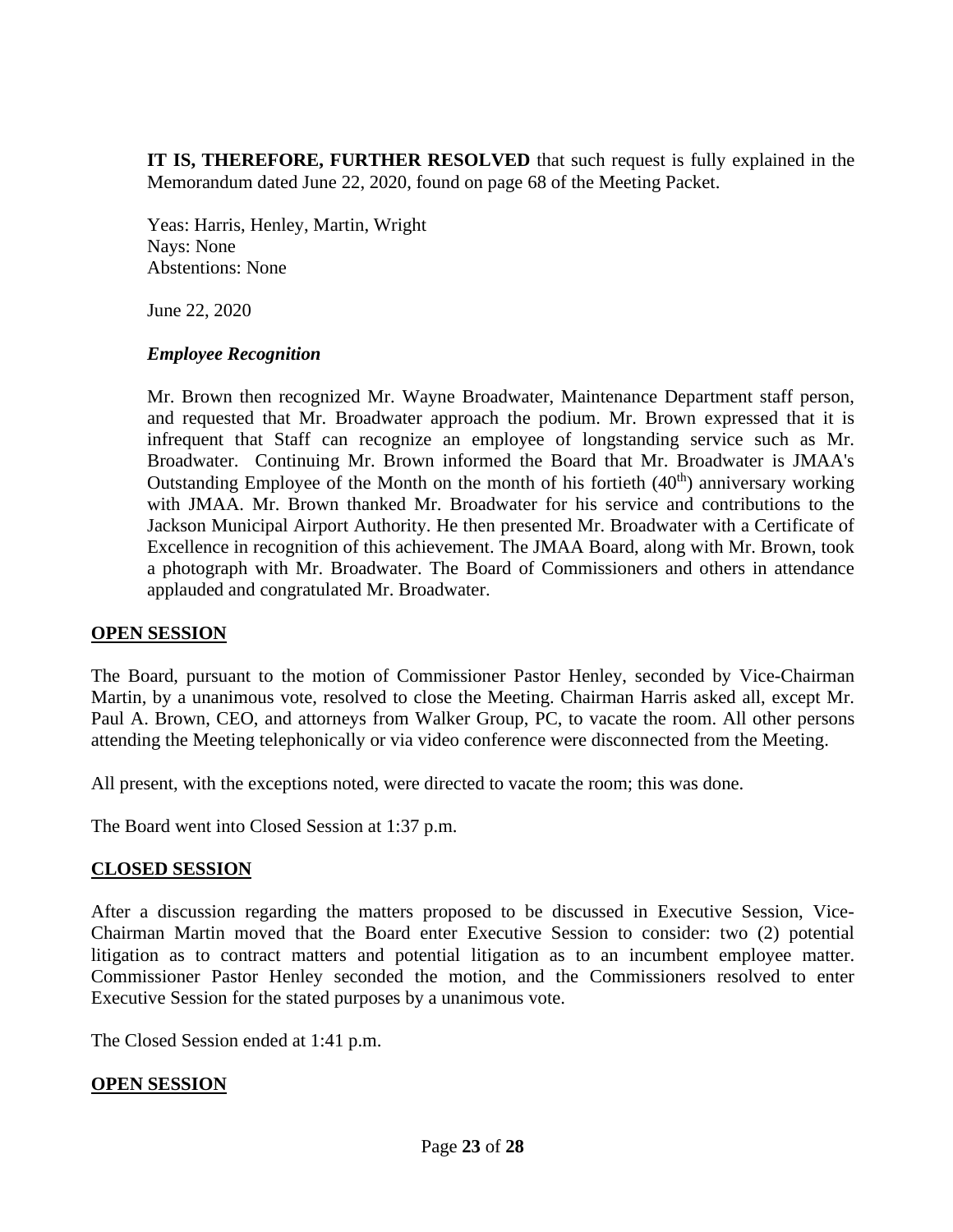Chairman Harris then invited some persons outside the room to re-enter, and some did. Chairman Harris then stated in Open Session that the Board, during Closed Session, voted to enter Executive Session to discuss: two (2) potential litigation as to contract matters and potential litigation as to an incumbent employee matter. Further, she stated that Vice-Chairman Martin made the motion to go into Executive Session, Commissioner Pastor Henley seconded the motion, and the Commissioners, by a unanimous vote, resolved to enter Executive Session for the stated purposes.

Chairman Harris asked all present, except for Mr. Paul A. Brown, CEO, and attorneys from Walker Group, PC, to vacate the room.

The Board went into Executive Session at 1:42 p.m.

### **EXECUTIVE SESSION**

During the Executive Session, the Board discussed: two (2) potential litigation matters as to contracts and potential litigation as to an employee matter.

*1. The Board took no action as to potential litigation as to the first contract matter.*

Attorney Dorsey Carson entered the Executive Session at 1:43 p.m.

*2. The Board took the following action as to the potential litigation as to the second contract matter.*

### **RESOLUTION CY-2020-120**

## **RESOLUTION AUTHORIZING CERTAIN ACTIONS AS TO POTENTIAL LITIGATION AS TO A CONTRACT MATTER**

Upon Motion by Commissioner Pastor Henley, seconded by Vice-Chairman Martin, the following **RESOLUTION** was made and unanimously approved.

**WHEREAS,** the Board of Commissioners ("Board") of the Jackson Municipal Airport Authority ("JMAA") has considered potential litigation as to a contract matter specified during Executive Session; and

**WHEREAS,** the Board has considered the information provided by Staff during Executive Session and considered authorizing certain actions specified during Executive Session.

**IT IS, THEREFORE, RESOLVED** that the Board authorizes certain actions regarding potential litigation as to a contract matter, as specified during Executive Session.

Yeas: Harris, Henley, Martin, Wright Nays: None Abstentions: None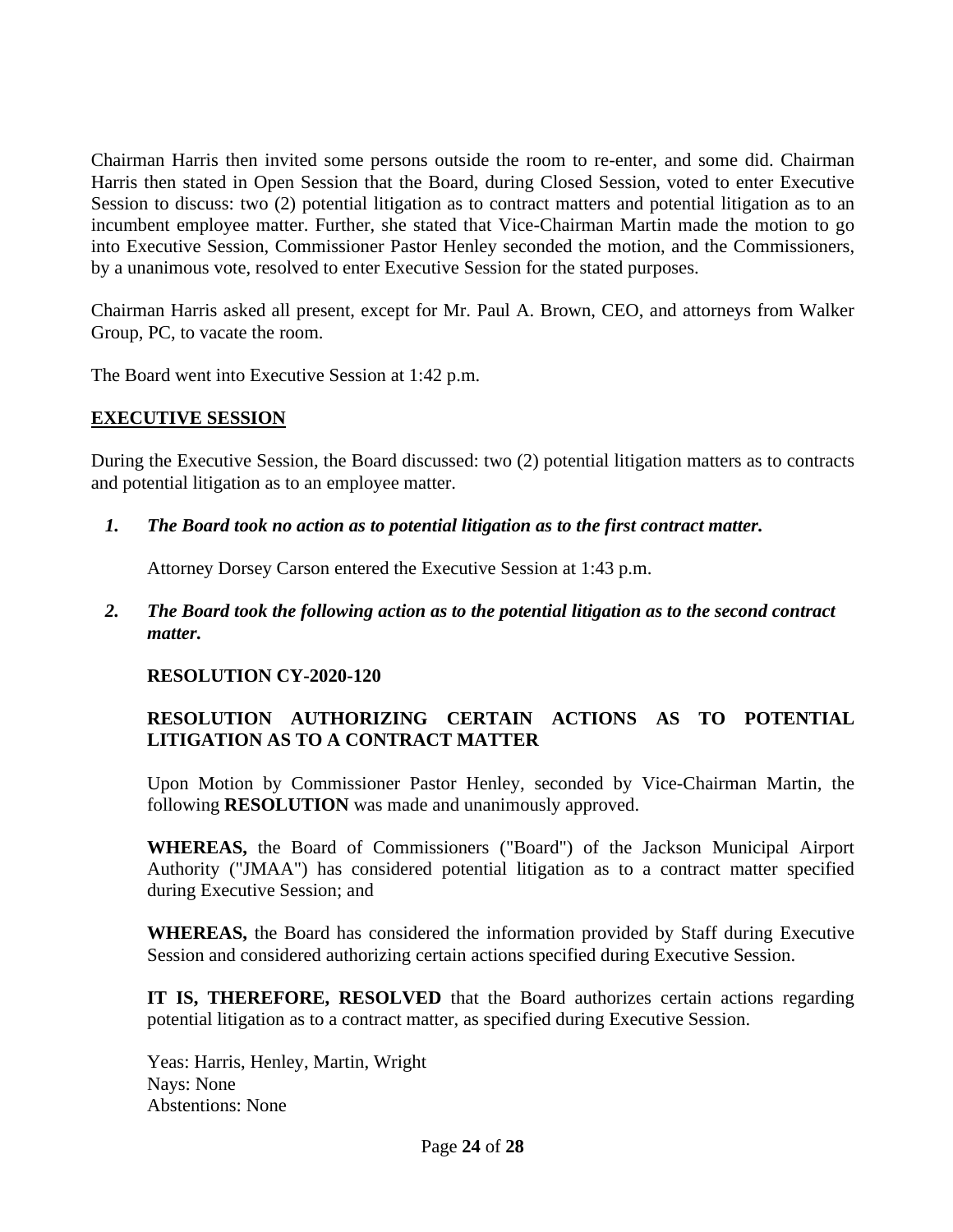June 22, 2020

Dorsey Carson, Esq. exited the Executive Session at 2:26 p.m.

### **3.** *The Board took the following action as to potential litigation as to an incumbent employee matter.*

### **RESOLUTION CY-2020-121**

## **RESOLUTION AUTHORIZING CERTAIN ACTIONS AS TO POTENTIAL LITIGATION AS TO AN INCUMBENT EMPLOYEE MATTER**

Upon Motion by Commissioner Pastor Henley, seconded by Vice-Chairman Martin, the following **RESOLUTION** was made and unanimously approved.

**WHEREAS,** the Board of Commissioners ("Board") of the Jackson Municipal Airport Authority ("JMAA") has considered potential litigation as to an incumbent employee matter specified during Executive Session; and

**WHEREAS,** the Board has considered the information provided by LaToya Merritt, Esq., Phelps Dunbar LLP, JMAA's Employment Counsel, during Executive Session and considered authorizing certain actions specified during Executive Session.

**IT IS, THEREFORE, RESOLVED** that the Board authorizes certain actions regarding potential litigation as to an incumbent employee matter, as specified during Executive Session.

Yeas: Harris, Henley, Martin, Wright Nays: None Abstentions: None

June 22, 2020

Attorney LaToya Merritt entered the Executive Session telephonically at 2:25 p.m. and ended her telephonic participation at 2:41 p.m.

Upon motion by Vice-Chairman Martin, seconded by Commissioner LTC(R) Wright, and unanimous approval of the Commissioners, the Executive Session ended at 2:42 p.m.

### **OPEN SESSION**

Open Session reconvened at 2:42 p.m.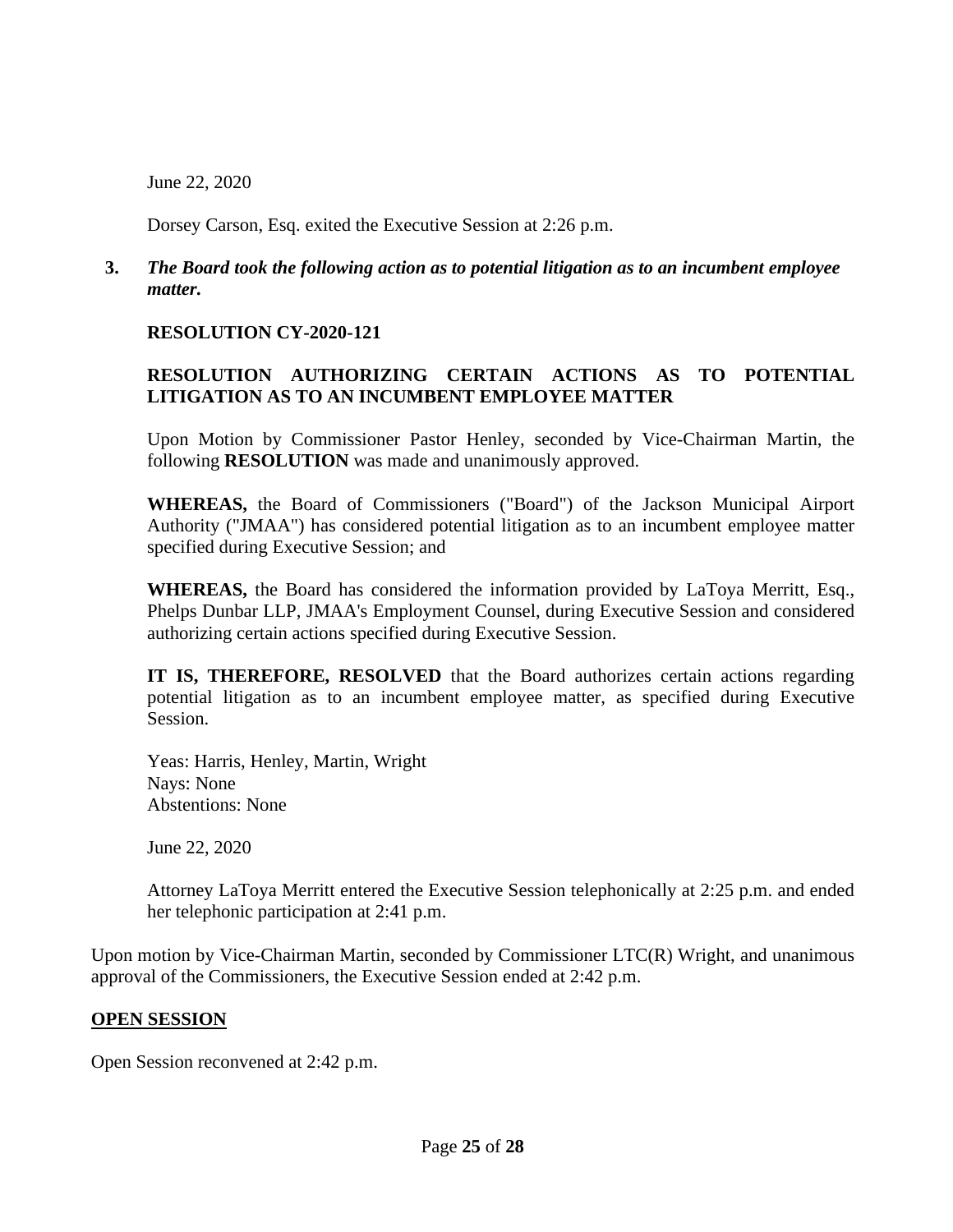The persons attending the Meeting telephonically or via videoconference were invited to rejoin the Meeting in open session. Some persons rejoined the Meeting.

Chairman Harris announced that the Meeting was open. She then announced that during Executive Session, no action was taken as to potential litigation as to a contract matter. She also announced that the above-stated actions were taken as to potential litigation as to a second contract matter and potential litigation as to an incumbent employee matter.

Chairman Harris then announced that the Board would revisit the Claims Docket for May 2020.

Vice-Chairman Martin then moved to remove from the table the previously tabled motion to approve the Claims Docket. The motion was seconded by Commissioner LTC(R) Wright and approved by a unanimous vote.

Vice-Chairman Martin moved that the JMAA Board approve the May 2020 Claims Docket. Commissioner LTC(R) Wright seconded the motion.

#### **RESOLUTION CY-2020-122**

### **RESOLUTION ACCEPTING/APPROVING THE MAY 2020 CLAIMS DOCKET**

Upon motion by Vice-Chairman Martin, seconded by Commissioner LTC(R) Wright, the following **RESOLUTION** was made and approved by a majority vote 3-1-0.

**WHEREAS,** the Board of Commissioners (the "Board") of the Jackson Municipal Airport Authority (the "Authority") reviewed and considered the Authority's Claims Docket for the month and period ending May 31, 2020, which is included in the Rescheduled Regular Board Meeting Packet at pages 39-41, and was distributed to the Board before the June 22, 2020 Rescheduled Regular Board Meeting.

**IT IS, THEREFORE, RESOLVED** that the Board hereby authorizes payment of the claims appearing on the May 2020 Claims Docket for \$1,153,518.27.

Yeas: Harris, Martin, Wright Nays: Henley Abstentions: None

June 22, 2020

#### **RESOLUTION CY-2020-123**

### **RESOLUTION DIRECTING STAFF TO WITHHOLD PAYMENTS TO SP PLUS RELATED TO CLAIM NO. 98031 AND CLAIM NO. 98046 UNTIL JMAA RECEIVES PAYMENT OF ALL FUNDS SP PLUS CURRENTLY OWES TO JMAA**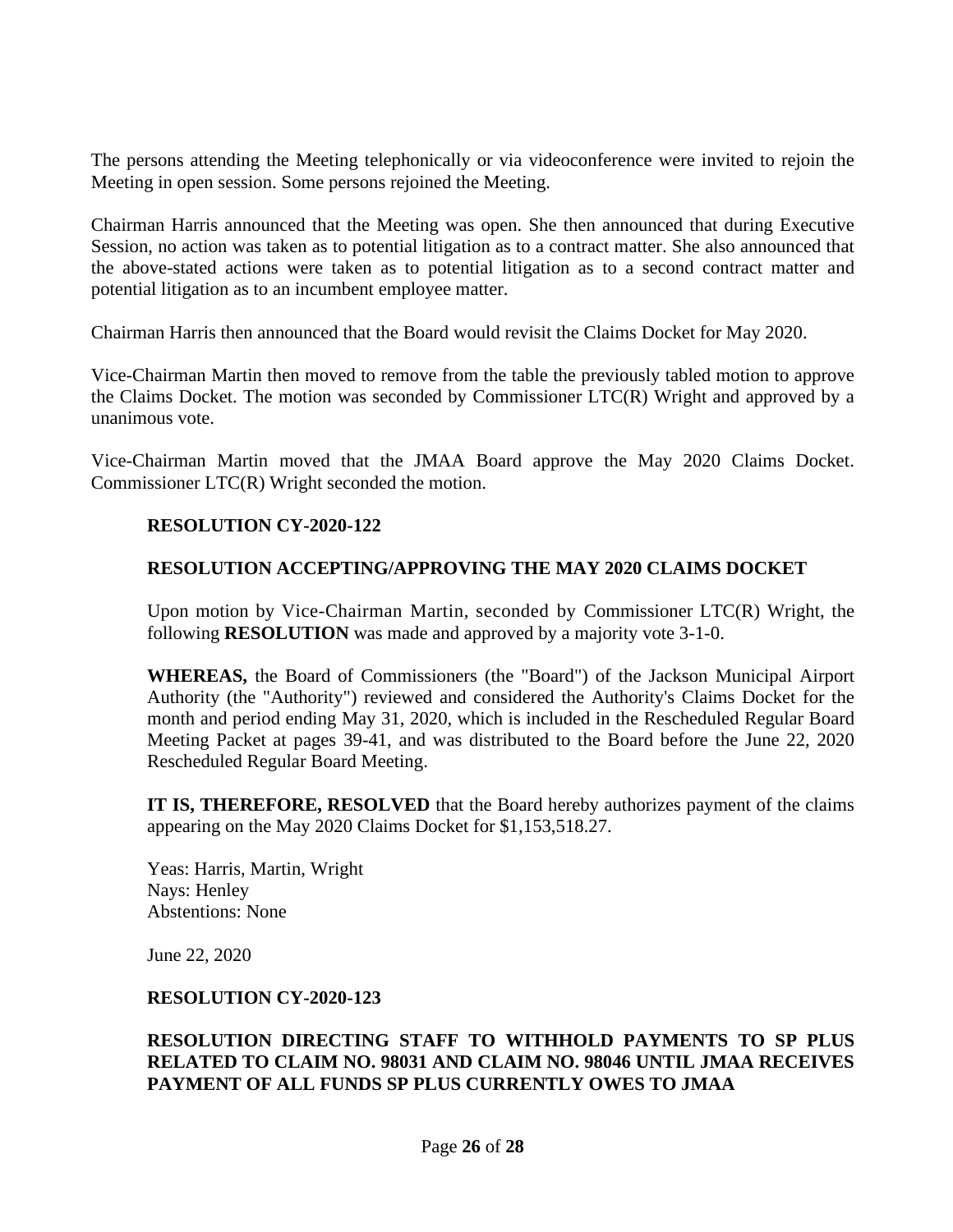Upon motion by Commissioner Pastor Henley, seconded by Vice-Chairman Martin, the following **RESOLUTION** was made and approved by a unanimous vote.

**WHEREAS,** the Board of Commissioners (the "Board") of the Jackson Municipal Airport Authority (the "Authority") previously considered and authorized payment of the Authority's Claims Docket for the month and period ending May 31, 2020; and

**WHEREAS,** Claim No. 98031 and Claim No. 98046 are claims of SP Plus; and

**WHEREAS,** SP Plus currently owes to JMAA funds related to the Agreement between JMAA and SP Plus; and

**WHEREAS,** the Board directs JMAA's Staff to withhold payment of Claim No. 98031 and Claim No. 98046 to SP Plus until JMAA receives payment of all funds that SP Plus currently owes to JMAA.

**IT IS, THEREFORE, RESOLVED** that JMAA's Staff shall withhold payment of Claim No. 98031 and Claim No. 98046 to SP Plus until JMAA receives payment of all funds that SP Plus currently owes to JMAA.

Yeas: Harris, Henley, Martin, Wright Nays: None Abstentions: None

June 22, 2020

### **G. New Business**

None.

### **VIII. ADJOURNMENT**

Thereafter, it was moved by Vice-Chairman Martin, seconded by Commissioner Pastor Henley, and resolved by a unanimous vote of the Commissioners present, that the Meeting of the Board ADJOURNED at 2:48 p.m.

Respectfully submitted,

 \_\_\_\_\_\_\_\_\_\_\_\_\_\_\_\_\_\_\_\_\_\_\_\_\_\_\_\_\_\_\_\_\_\_\_\_\_\_\_\_\_\_\_\_\_\_\_\_\_\_ Ms. LaWanda D. Harris, Commissioner, and Chairman

 \_\_\_\_\_\_\_\_\_\_\_\_\_\_\_\_\_\_\_\_\_\_\_\_\_\_\_\_\_\_\_\_\_\_\_\_\_\_\_\_\_\_\_\_\_\_\_\_\_\_\_ Mr. Robert. E. Martin, Commissioner, and Vice-Chairman

\_\_\_\_\_\_\_\_\_\_\_\_\_\_\_\_\_\_\_\_\_\_\_\_\_\_\_\_\_\_\_\_\_\_\_\_\_\_\_\_\_\_\_\_\_\_\_\_\_\_\_